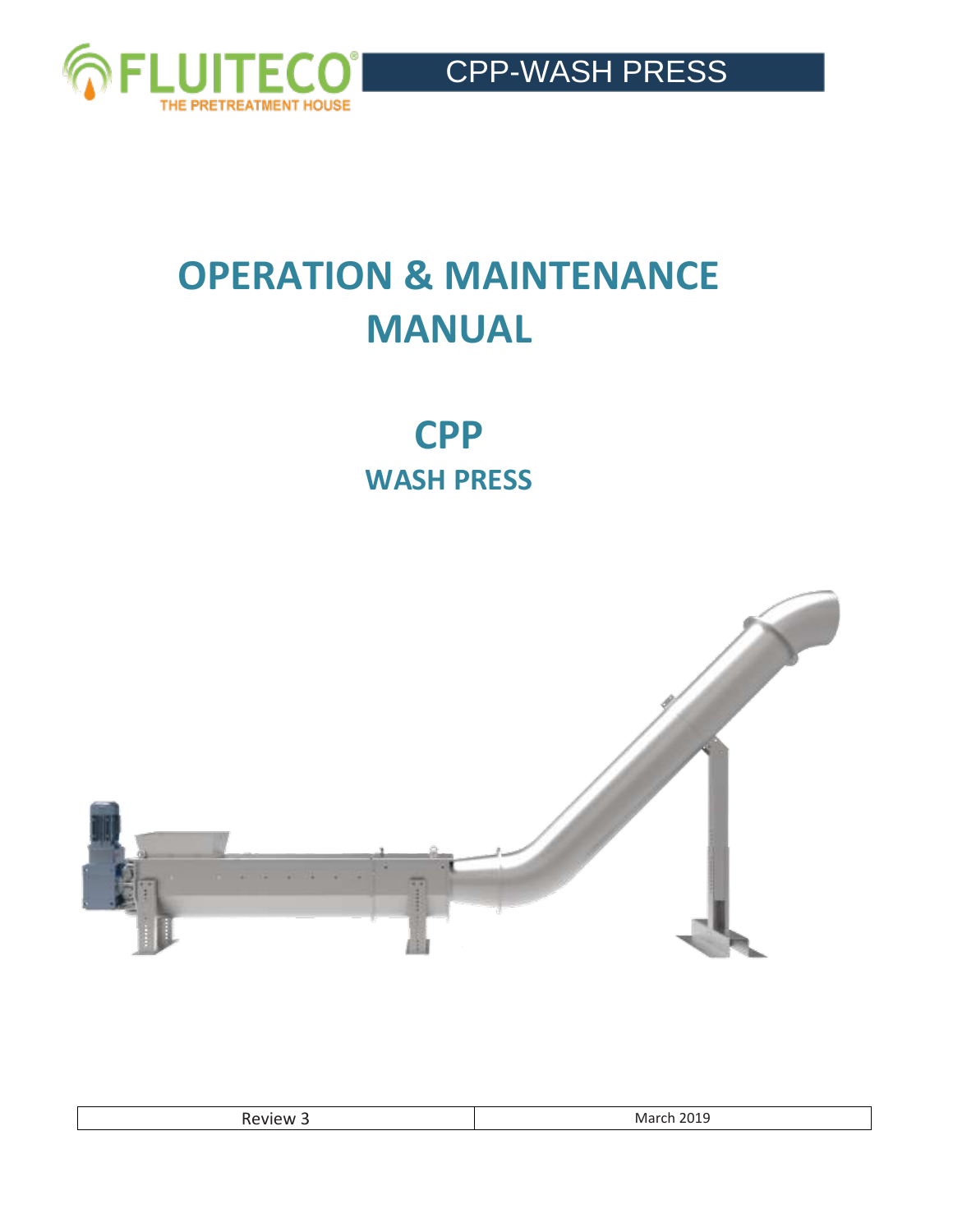

FLUITECO SRL reserves the right to make any changes it deems necessary at any given moment to its machines.

FLUITECO SRL takes no responsibility in the potential damage that could be caused by the misusage of the machine.

This manual is not to be sold without FLUITECO SRL's permission.

The machine is only meant for the usage it is designed for. Any other could be potentially dangerous.

Every action that changes the operational cycle of the machine must be first approved by the technical team of FLUITECO SRL.

It is fundamental to only utilise original parts. FLUITECO SRL does not take responsibility in damage caused by non-original parts.

The machine was tested, resulting safe and functional. The duration of the guarantee is specified on the contract and it refers to the mechanical components that we offer to replace for free. Eventual damage caused by external factors is not imputable to FLUITECO SRL. A mistaken usage of the machine or improper maintenance causes such guarantee to decay. Any unapproved modification to the machine, especially to protective gears and devices, frees FLUITECO SRL from any responsibility in case of damage to the machine itself or the things around it.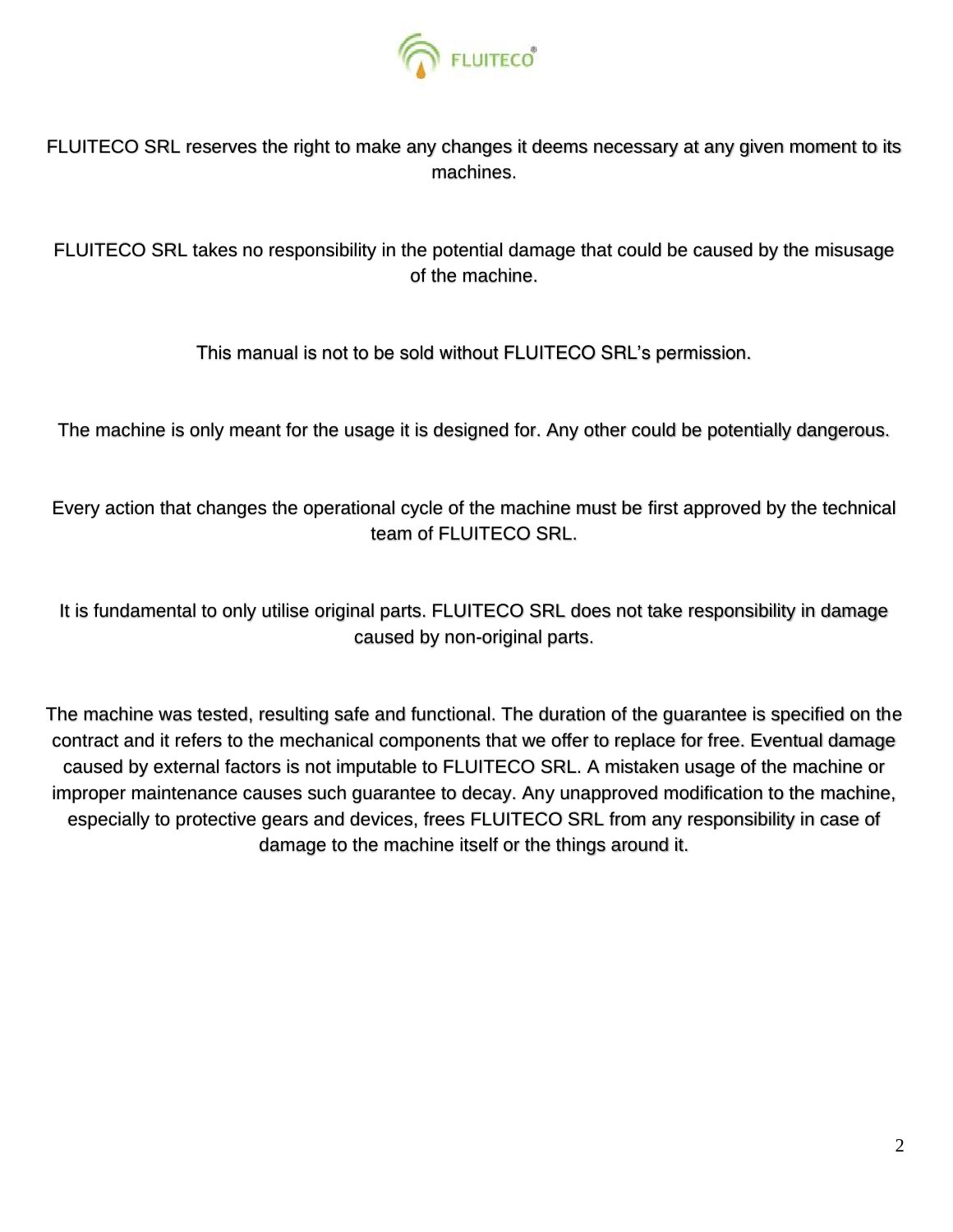

## **1. CONFORMITY TO THE ECC STANDARDS AND REGULATIONS**

The machine meets the requirements concerning safety equipment required by the directive 2006/42/CE. Such compliance is certified, and the machine is provided by the CE stamp.

# **It is fundamental to adopt the correct safety measures we will be specifying in the following pages. Before adopting any procedure, carefully read the instructions.**

Upon the arrival of the machine, it is necessary to verify that it did not receive any external or internal damage during the transport. The installation of our product must be made following the instructions stated in this manual. Before doing so, make sure the floor is sturdy enough to resist the weight of the machine.

In order to prevent injuries, it is fundamental to have perfectly understood all the instructions described in this manual before attempting at installing the machine.

A correct observance of the instructions could also nullify the repair costs and increase the lifespan of our product, while also maximizing the production rate and reliability.

Each chapter begins with a paragraph containing all the safety instructions for the prevention of specific dangers.

The organization of this manual is intended to provide a gradual and progressive knowledge of the machine.

## **1.1 TECHNICAL ASSISTANCE**

All specific interventions other than normal machine maintenance must be carried out by the Fluiteco team.

The request of intervention can be submitted to our nearest Service Center. If there are none in your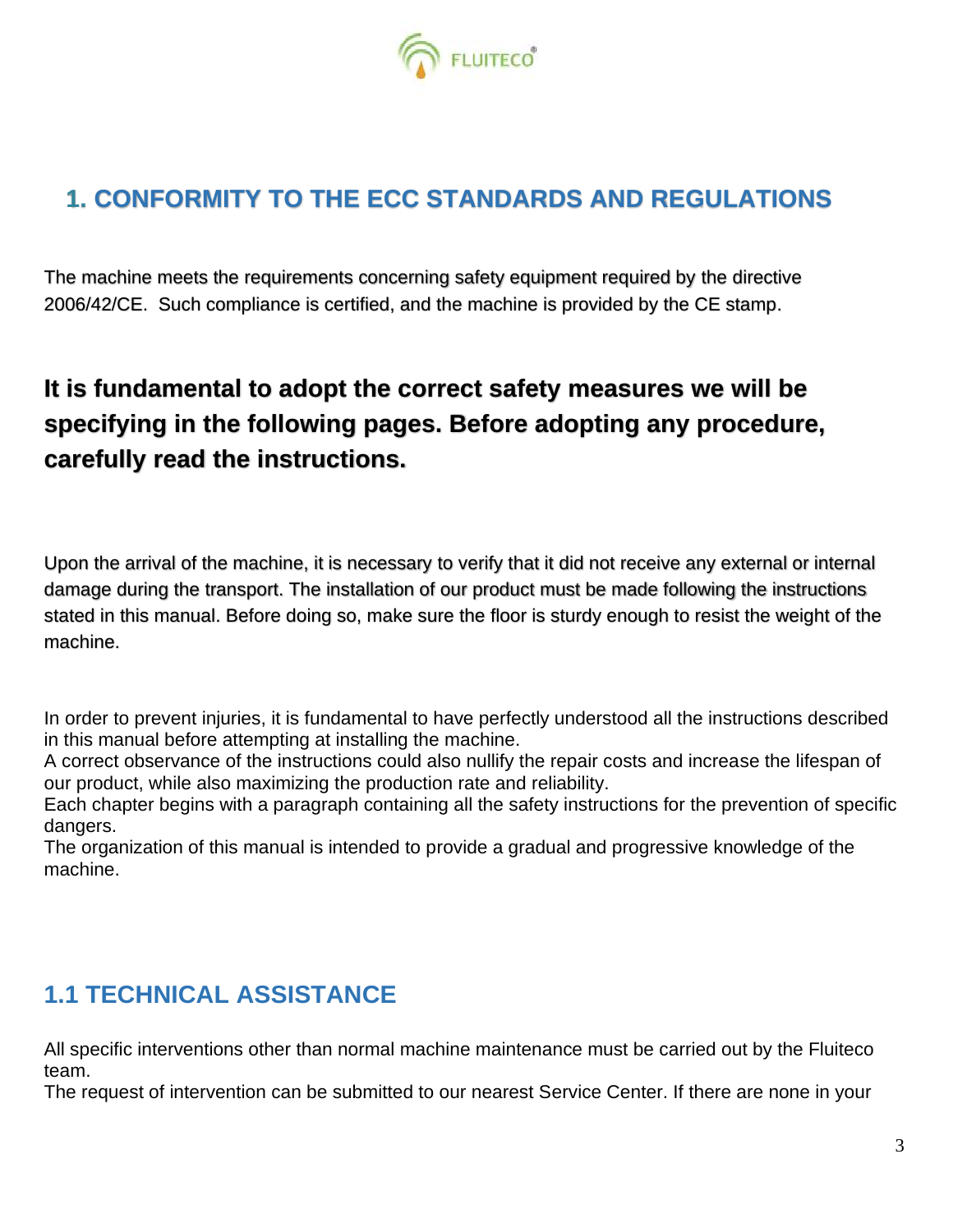

proximity, the application must be sent directly at our main facility: "FLUITECO SRL". The address is the following:

FLUITECO srl Headquarters: **Strada del Lavoro, 119 – 47894 Chiesanuova, Repubblica di San Marino.** Contacts: [Sales@fluiteco.com](mailto:Sales@fluiteco.com)Phone number: +376 0549 911491

# **1.2 WARNING SYMBOLS**

Following are all the possible warning symbols that can be applied to our product, describing the dangers to prevent.

- a) Residual danger of "high voltage" (yellow and black).
- b) Signal "connection to a circuit of equalization earth" (yellow and black).
- c) General danger signal.
- d) Residual danger of "crushing" (red and black on the machines).
- e) Signal: lifting point.

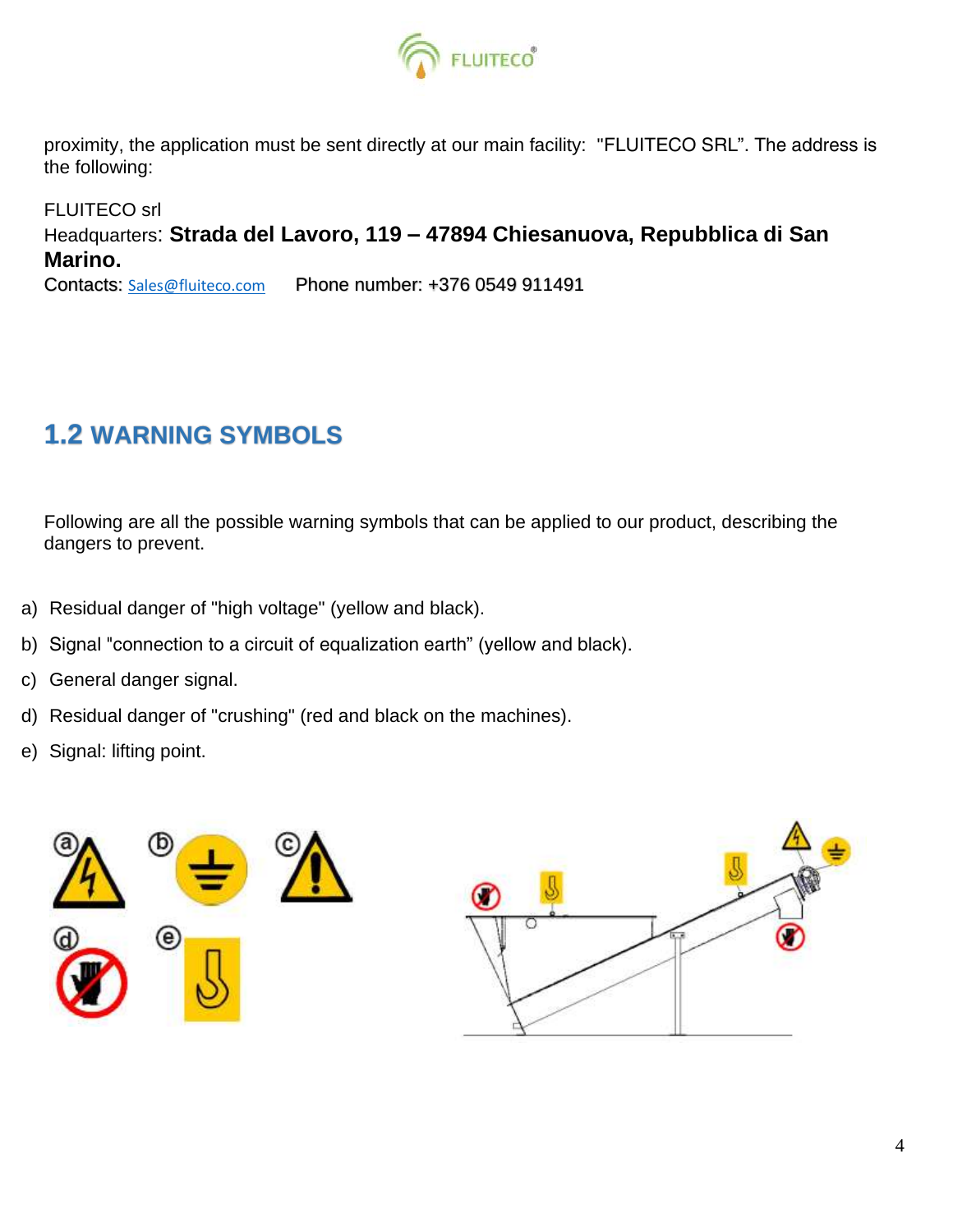

## **1.3 MACHINE IDENTIFICATION**

The machine is identified by the plate, here represented and described. The plate is easily identified on the metal structure and is generally positioned in an easily spottable location. The plate contains the following information:

- The name of the manufacturer;
- The machine's model:
- The serial number;
- The year of construction;
- The horsepower;
- The weight;

QUASI MACCHINA / PARTLY COMPLETED **MACHINERY** M.D. (2006/42/CE) MODELLO / MODEL NUMERO SERIALE / SERIAL NUMBER ANNO DI PRODUZIONE / PRODUCTION YEAR Kg WEIGHT / PESO Kw POTENZA MOTORE / MOTOR POWER V TENSIONE MOTORE / MOTOR VOLTAGE

The information on the plate cannot be changed. When contacting our technical services, always provide us with the model and the matriculation number of the machine.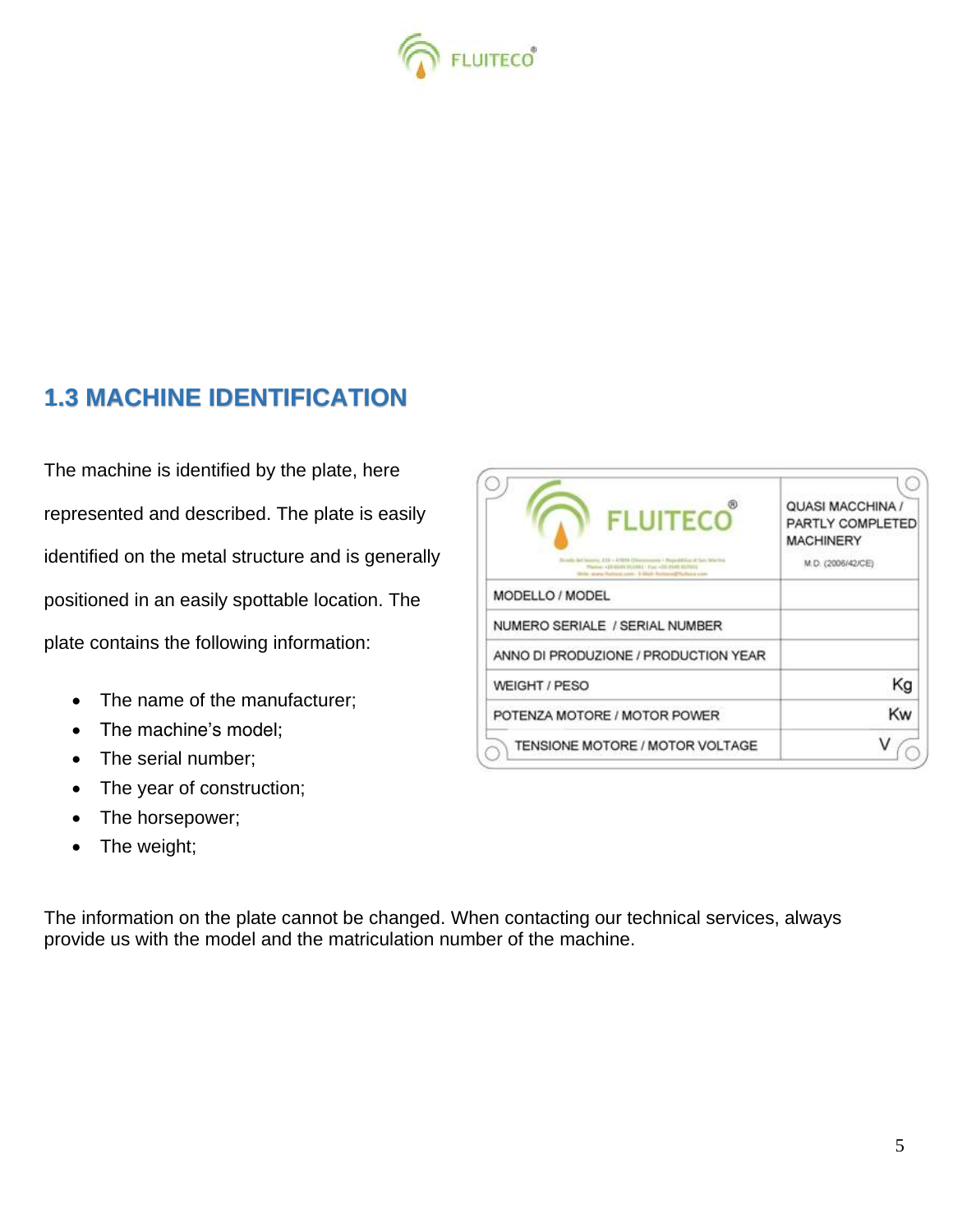

## **2 LIFTING AND INSTALLATION**

## **2.1 CHECKING AFTER RECEPTION**

At the reception of the machine it is necessary to check if the type and the quantities are as per order confirmation. It is necessary to verify also that the machine is complete in all the parts as per the transport document.

Before unloading, please check that the machine was not damaged during the transport. In case of damages, it is necessary to make a short description on the transport document.

## **2.2 PACKING**

Machine can be delivered on demand in a wood cage having weight as specified on the shipping document, dependently from the dimension of the machine (approximatively 150 Kg). Furthermore, in case the unit is of big dimensions, the supply schedules a delivery of the following unassembled pieces:

- 1. body of the unit
- 2. escorting pipe (supplied in different sections)



The installer must provide for the assembling of the unit using the scheduled screws, having put preemptively the adhesive gasket supplied.

## **2.3 LIFTING AND POSITIONING**

Lifting and positioning of the machine can be done by means of suitable lifting system for the weight and dimension (for the weight of the machine, please check the weight present on the Name plate). In case of machine supplied in wood crate, take also that weight into consideration (ref. par. 2.2)

The lifting of the machine must be always done using suitable lifting eyebolts fixed on the machine. Always get fixed to the lifting eyebolt by means of hooks with safety fasteners. In case of packing in wood crate fix the structure by means hooks fastened to two suitable lifting stripes put on correspondence of the beams to assure a balanced distribution of the weight.

Always lift and position the machine using exclusively the eyebolts fixed on the unit.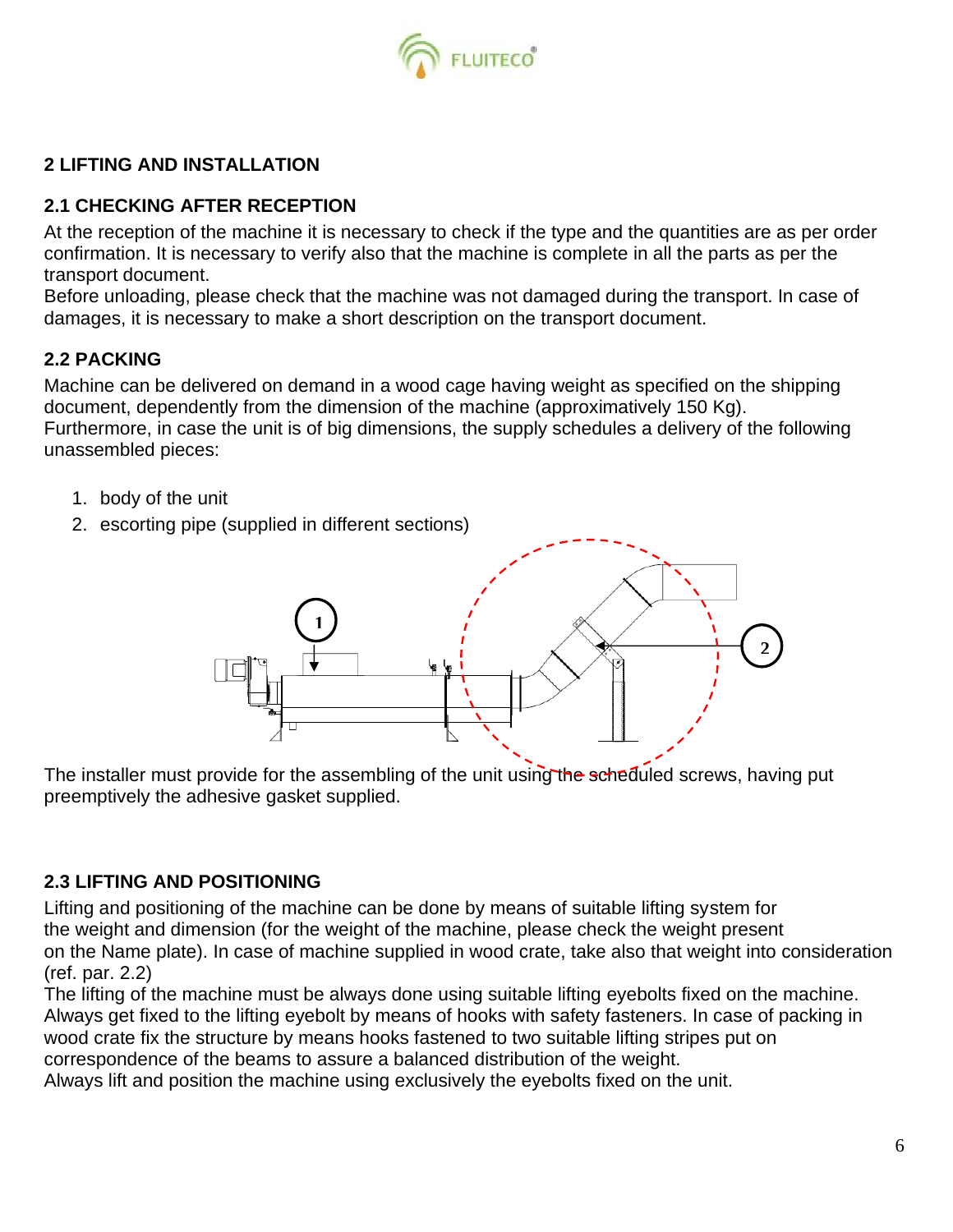



**Picture 1: Eyebolts present on the machinery where effectuate the lifting through suitable hooks.**

It is forbidden to use clamps, rings, open hooks or other system that do not guarantee the safety in lifting operation.

**Lifting and positioning operation must be executed only by competent persons. It is forbidden to displace in the action range of the means of lifting.** 

## **WARNING:**

**Personnel in charge for the lifting and positioning of the machine must operate with maximum attention to avoid any damage to the goods or to the people. Nobody can remain under the area where the machine is hanging.**

**Check the efficiency of the lifting system to avoid damage to the operator or other.** 

**It is forbidden to use lifting chain that can damage the surface of the machine. If chain will damage the surface of the steel, it is necessary to make again the surface treatment of passivation.** 

**The transport packing must be removed only when the machine is already positioned close to the installation place** (machine without packing in the standard version)**.**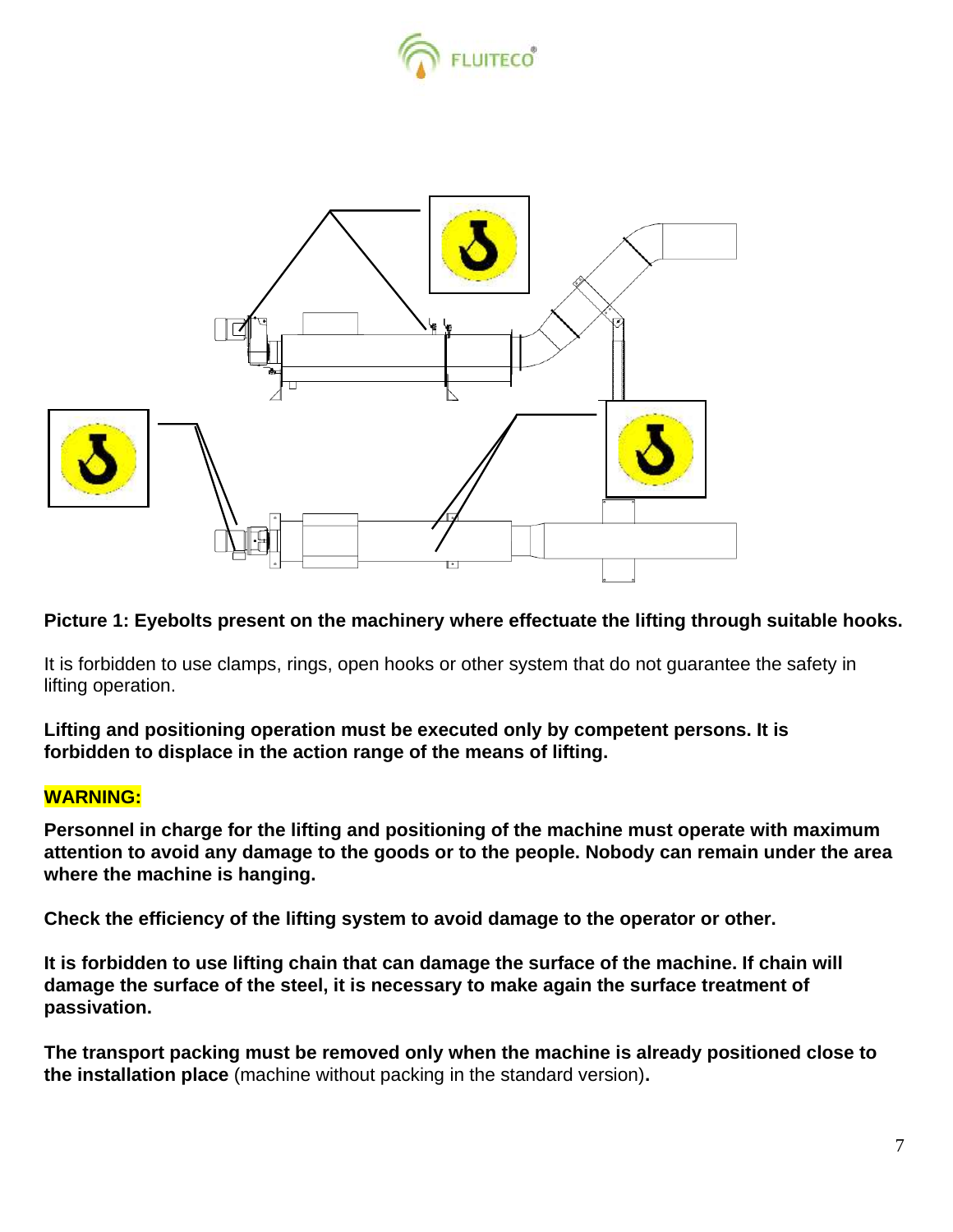

## **2.4 INSTALLATION AREA**

Area designated for the positioning of the machine must be provided by the user with all the connections (electric power, air, etc..) for the operation of the machine, in conformity with the information of the present manual, and in conformity with the characteristic of the electric and electronic components. It is responsibility of the user that the positioning area will be conform with the local laws and safety rules: aeration, ground lead, appropriate illumination, etc...

*In particular places with particularly cool weather during winter time, machines without insulation (optional), can be used only inside a proper building. Ice inside extraction screw conveyor can cause damages on the gearmotor or in the solids outlet.* 



## **It is responsibility of the user to preview the positioning area with the safety devices as per the present manual.**

## 2.4.1 Installation of the supports

The adjustable supports can be supplied on request of the client but are not included in the standard version.

On request can be supplied:

- 1. Fixed high support
- 2. Adjustable high support
- 3. Brackets fixed on the through
- 4. Pre-assembled support



## **1. FIXED HIGH SUPPORT**

The fixed high supports are mounted on the through using fixing holes **A** and the scheduled bolts.

Every support must be fixed on the ground base trough fixing screw or similar for each scheduled hole **B**. The fixing must result strong and safe; so, only fixing screw of the scheduled dimensions must be used.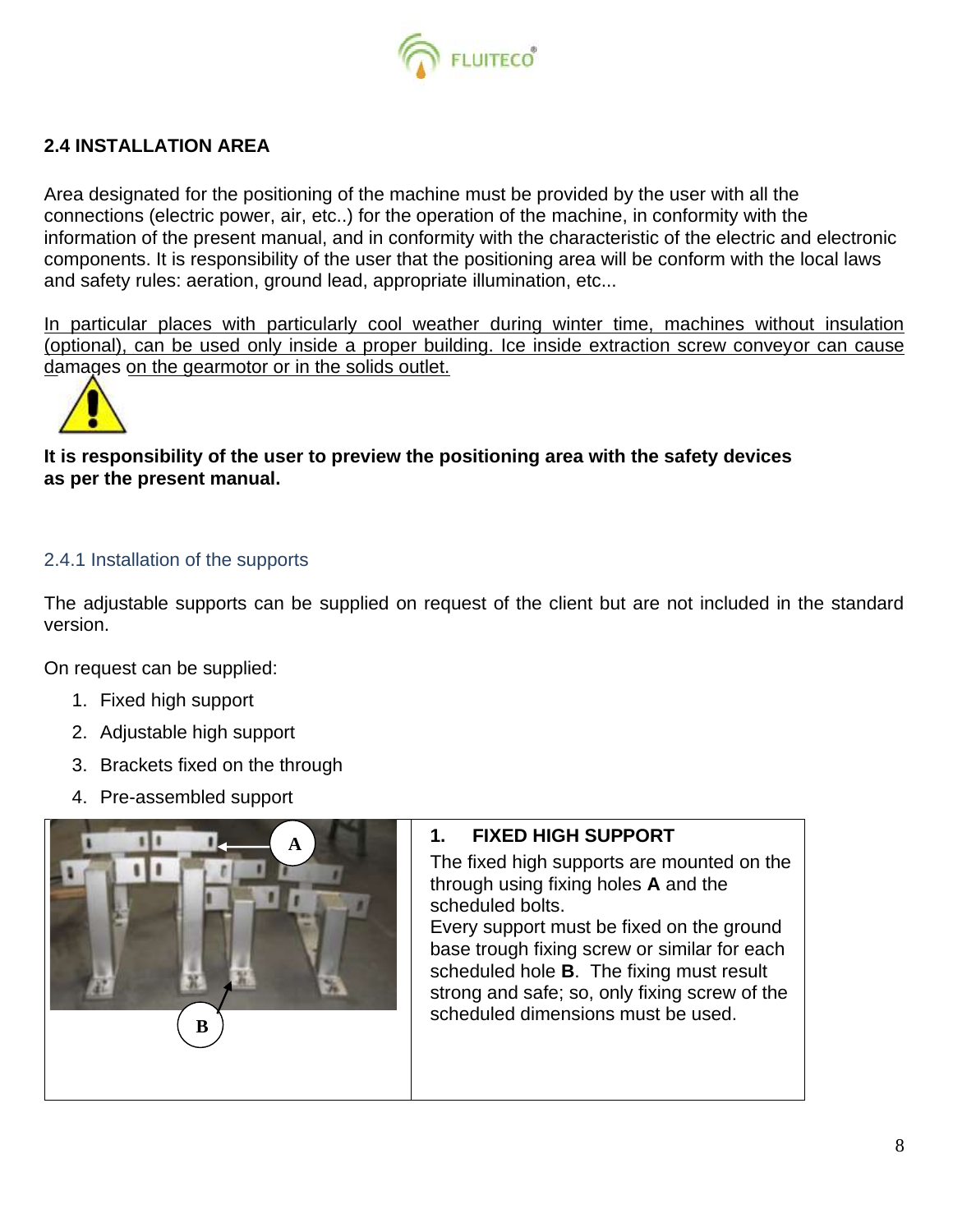

| ĸ           | <b>ADJUSTABLE HIGH SUPPORT</b><br>2.<br>The adjustable high supports are mounted<br>on the through using fixing holes A and the<br>scheduled bolts.<br>Every support must be fixed on the ground<br>base trough fixing screw or similar for each<br>scheduled hole B. The fixing must result<br>strong and safe; so, only fixing screw of the<br>scheduled dimensions must be used. |
|-------------|-------------------------------------------------------------------------------------------------------------------------------------------------------------------------------------------------------------------------------------------------------------------------------------------------------------------------------------------------------------------------------------|
| $\mathbf C$ | 3. BRACKETS ON THE THROUGH<br>The brackets are supplied pre-mounted on<br>the through according to the positioning<br>and inclination scheduled at the order.<br>Every bracket must be fixed on the base<br>through bolts or fixing screw for each<br>scheduled hole C. The fixing must result<br>strong and safe.                                                                  |
|             | <b>4. PRE-ASSEMBLED SUPPORT</b><br>In this case, the support is integral part of<br>the machine.                                                                                                                                                                                                                                                                                    |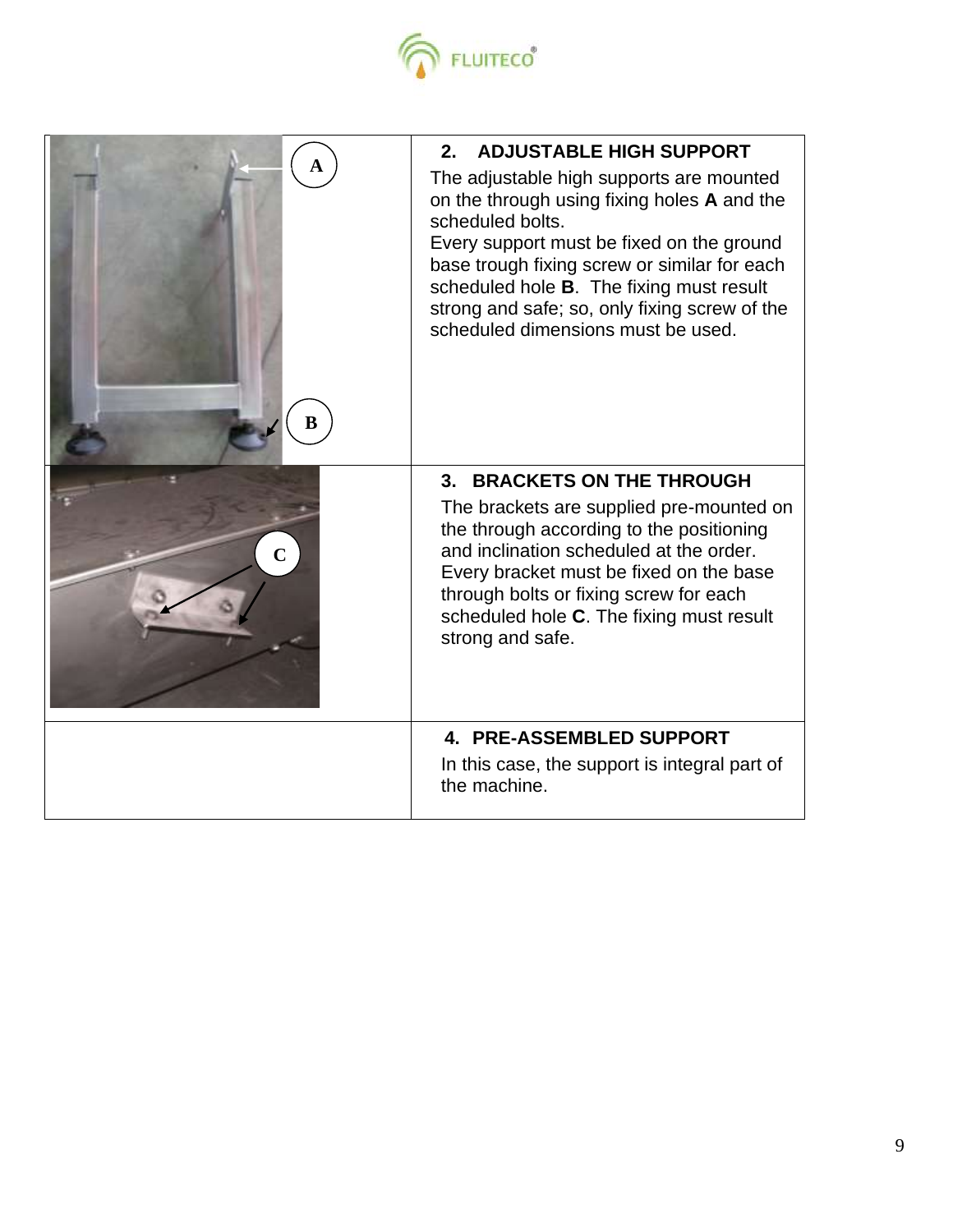

2.4.2 Support of the discharge pipe

On request, can be supplied:

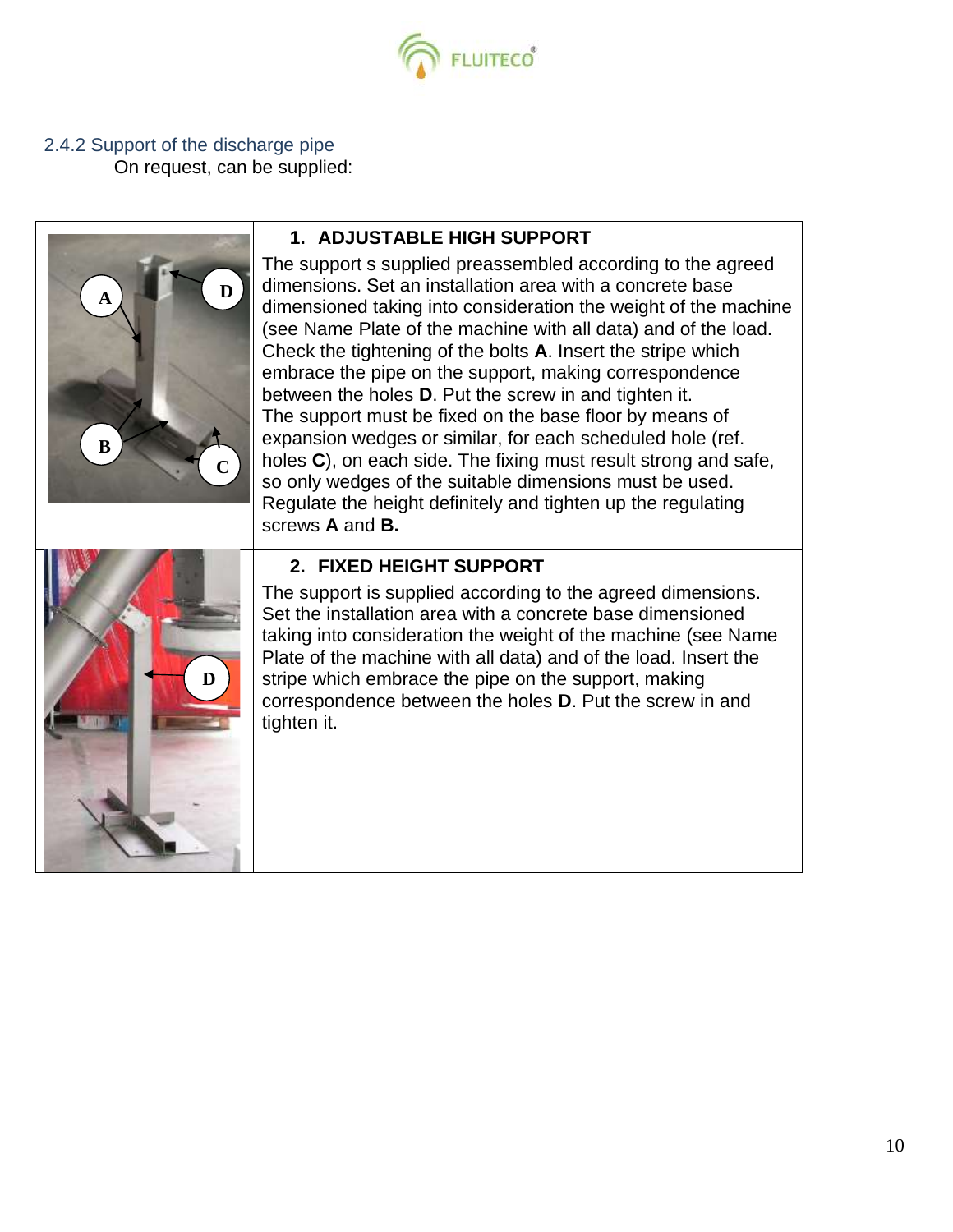

## **2.4.3 Fixing**

Set the installation area with a suitable surface able to sustain the weight (included the maximum load) and the dimensions of the machine. The fixing must result strong and safe.



## **Fixing points**

The machine, lifted through suitable equipment by means of eyebolts, is lied on the set area. The fixing of the machine is done trough suitable bolts fixed with expansion wedges for each scheduled hole, on each side. In particolar:

- holes **A** are used for the fixing of the front support;
- holes **B** are used for the fixing of the back support;
- holes **C** are used for the fixing of the support of the compacting and discharging tube;

The fixing must result strong and safe, therefore only suitable fixing wedges of the right dimensions must be used.

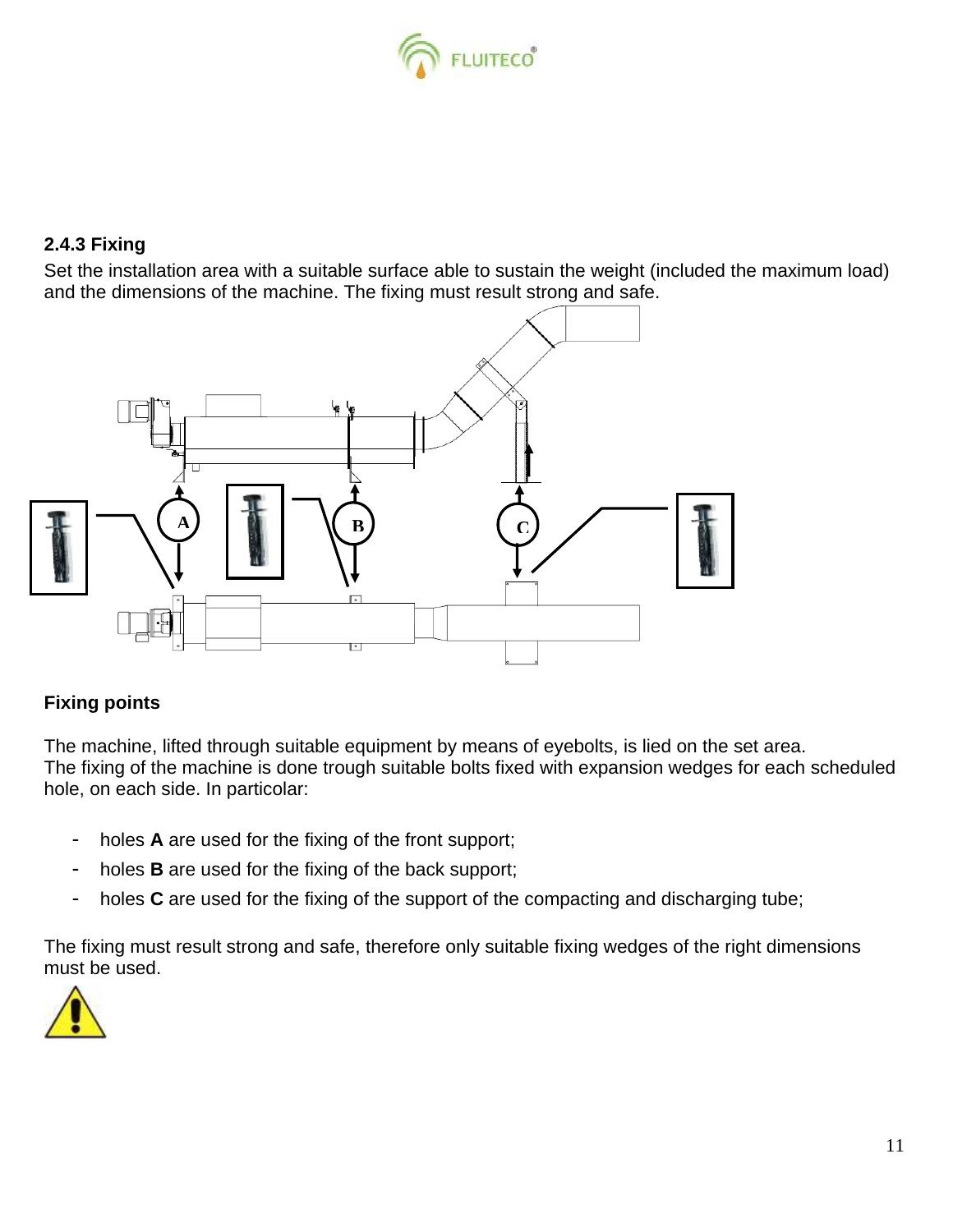

**An inadequate fixing can cause damages to people and things, it is therefore recommended to follow what reported and verify the adequate tightening of all bolts and the overall stability of the structure.** 

## **2.5 Electrical connections**

Machine is supplied with standard electrical components for the normal operation:

- 1. electric motor
- 2. solenoid valve of the washing system (optional)
- 3. electronic torque limit switch (optional)
- 4. insulation system with temperature regulator (optional)

It is responsibility of the installer to provide the electric panel, installation and connection to the machine following international laws and local rules.



## **Only specialized workers can provide all the electrical connections of the machine.**

The unit is furnished of a safety miscroswitch on the inspection cover on draining zone. The connection of this switch must be done so that the opening of the cover on which it is applied stop the electricity

Connections of the switch, electric motor, heating system (optional), solenoid valves (optional) must be accomplished by the installer and they must be executed following each manufacturer manuals attached to the present manual.

Project and execution of the electric panel is under the responsibility of the installer. We recommend to provide appropriate protection against excessive adsorption of the electric motor. It is furthermore compulsory to foresee the impossibility of the automatic restart of the machine in case of blackout and restoration of the electric power.

## *WARNING:*

**Electric work must be executed only by specialized worker.**

**Check that voltage is the same as per the Name plate present on the electric motor.**

**Electric cables must have the correct dimensions and safety as requested from the electric motor.**

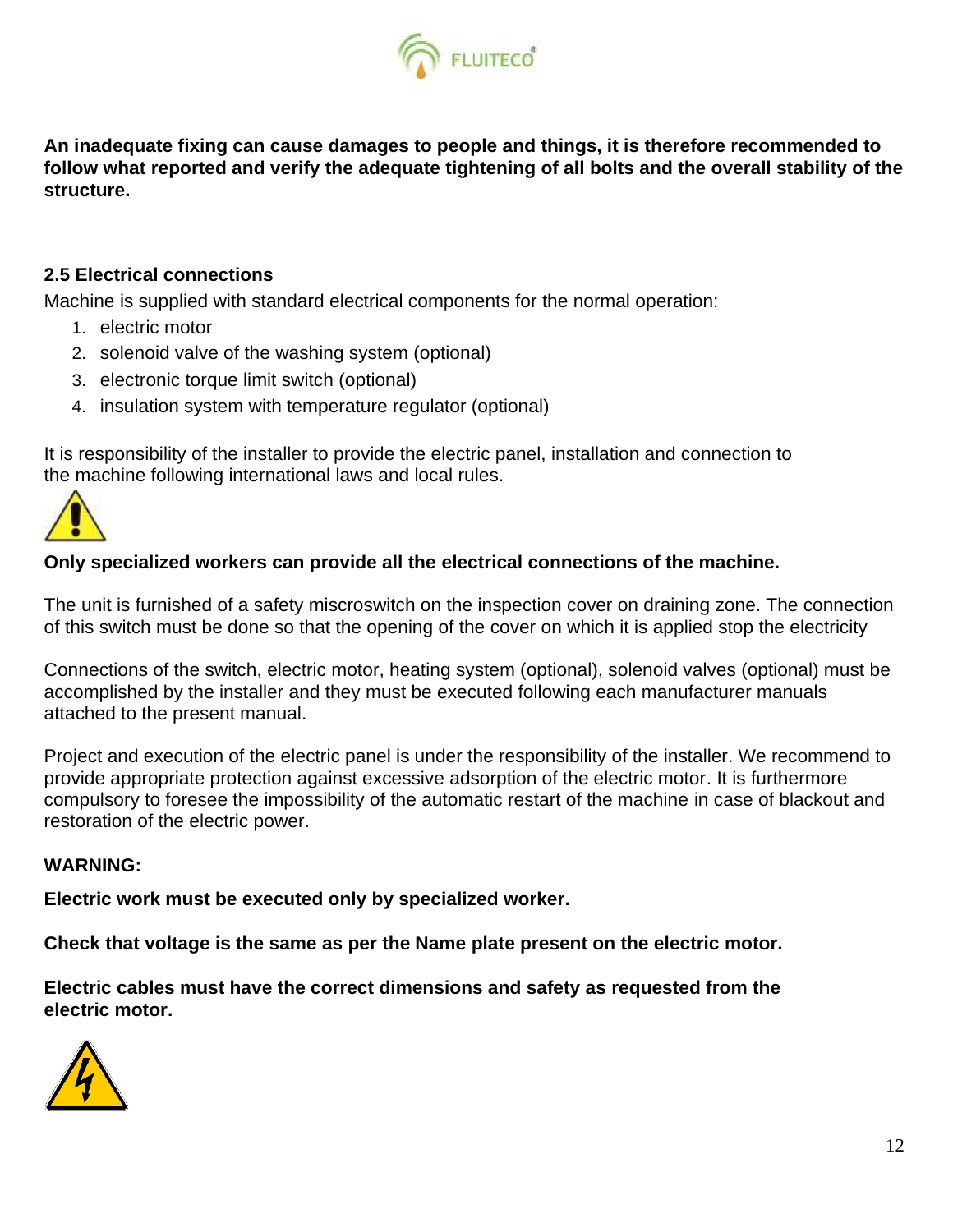

**It is forbidden to work on the electric motor when it is in tension.**

**During electrical connection, the principal electric power line must be disconnected and the work must be executed only from specialized workers following international and local laws and rules.**

**Electric cables must be protected considering the installation area and places to avoid to obstruct the working of the machine, following specific applicable rules.** 



**It is forbidden to introduce the hands inside the screw in operation. Any component of the machine can be used as support go up !**





SCHEMA COLLEGAMENTO STELLA STAR CONNECTION - HIGH VOLTAGE



## 2.5.1 Technical characteristics of the electric components

Concerning the technical characteristics of the electric motor and gearmotor, of the temperature regulator (in case of heat system – optional) and of the solenoid valves please check the manufactures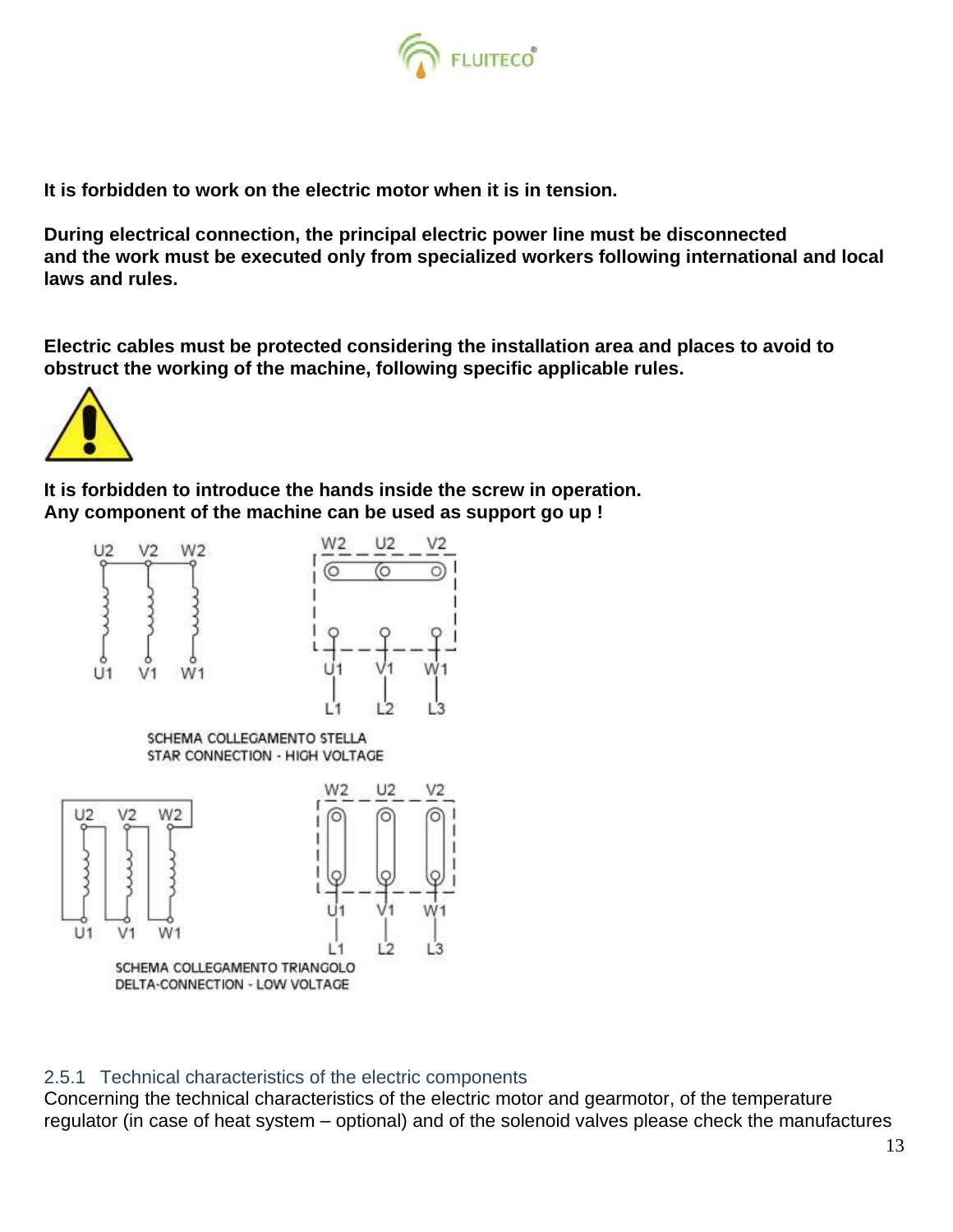

manuals attached to the present manual. What scheduled by the respective fabricants must be respected in relation to the environmental characteristics and electrical connections.

## 2.5.2 Working principle

Electric panel must be designed and supplied by the end-user in conformity with the rules and the laws regulating the safety of the workers.

For a correct work it is necessary to follow this working principle:

- 1) Electric motor startup in case of:
	- Manual startup
	- Automatic request after activation of the inlet device up stream
- 2) Electric motor stop in case of:
	- Manual stop
	- Automatic request after the stop of the inlet device up stream delayed 10 minutes by timer
	- Emergency manual stop (red button)

## **2.6 Hydraulic connections**



## **Hydraulic connections**

## **STANDARD**

In the standard version there are the following water connections for the daily manual cleaning of the machine: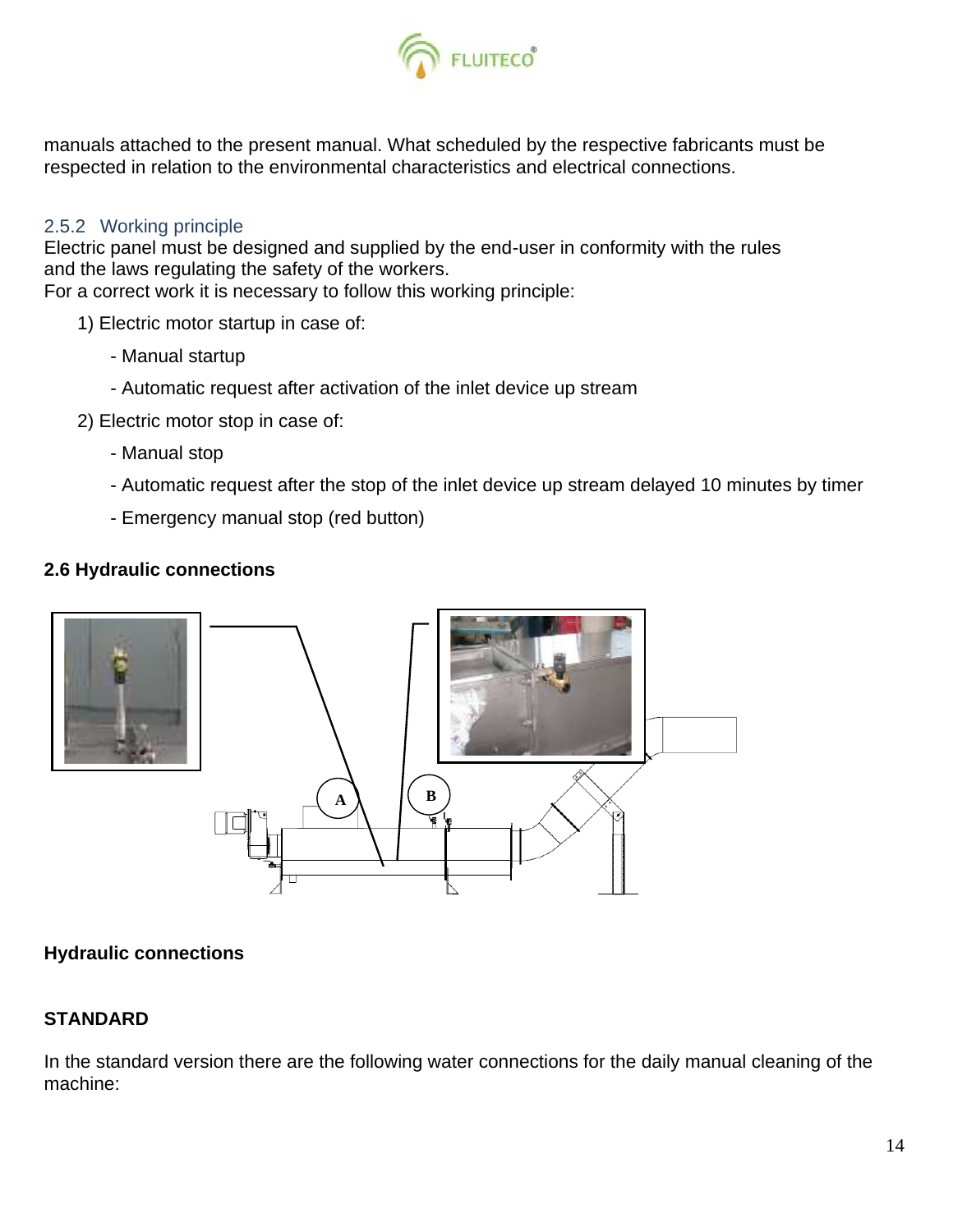

**A:**  $\frac{1}{2}$  " inlet (1,8 l/sec – max. 5 bar – clean or service water) for the washing in the transport zone to reduce the percentage of the organic matter.  $B = \frac{1}{2}$ " inlet (1,8 l/sec – max. 5 bar – clean or service water) to wash the compacting zone.

## 2.6.1 Working principle

Some information to use the washing system:

- **A.** Solenoid valve (supplied on request) to be open when the conveying screw is in function
- **B.** Manual valve (or solenoid) to be open to clean the compaction zone. **Do not use often, to avoid the addiction of water in the compacted screenings.**

| <b>TYPICAL WORK OF THE WASHING SYSTEM</b> |                                    |                                        |
|-------------------------------------------|------------------------------------|----------------------------------------|
| <b>VALV.</b>                              | <b>WORKING TIME</b><br><b>TYPE</b> |                                        |
| Α                                         | Solenoid valve                     | When the screw conveyor is functioning |
| <b>B</b>                                  | <b>Manual/Solenoid</b><br>valve    | 5/8 sec. every 8 hours of work         |

#### 2.6.2 Inlet / outlet connections



| Pos. | <b>Description</b>                                            |
|------|---------------------------------------------------------------|
|      | Inlet screenings to treat                                     |
|      | Outlet screenings compacted                                   |
|      | Outlet of the liquid, to connect to the water recovering pipe |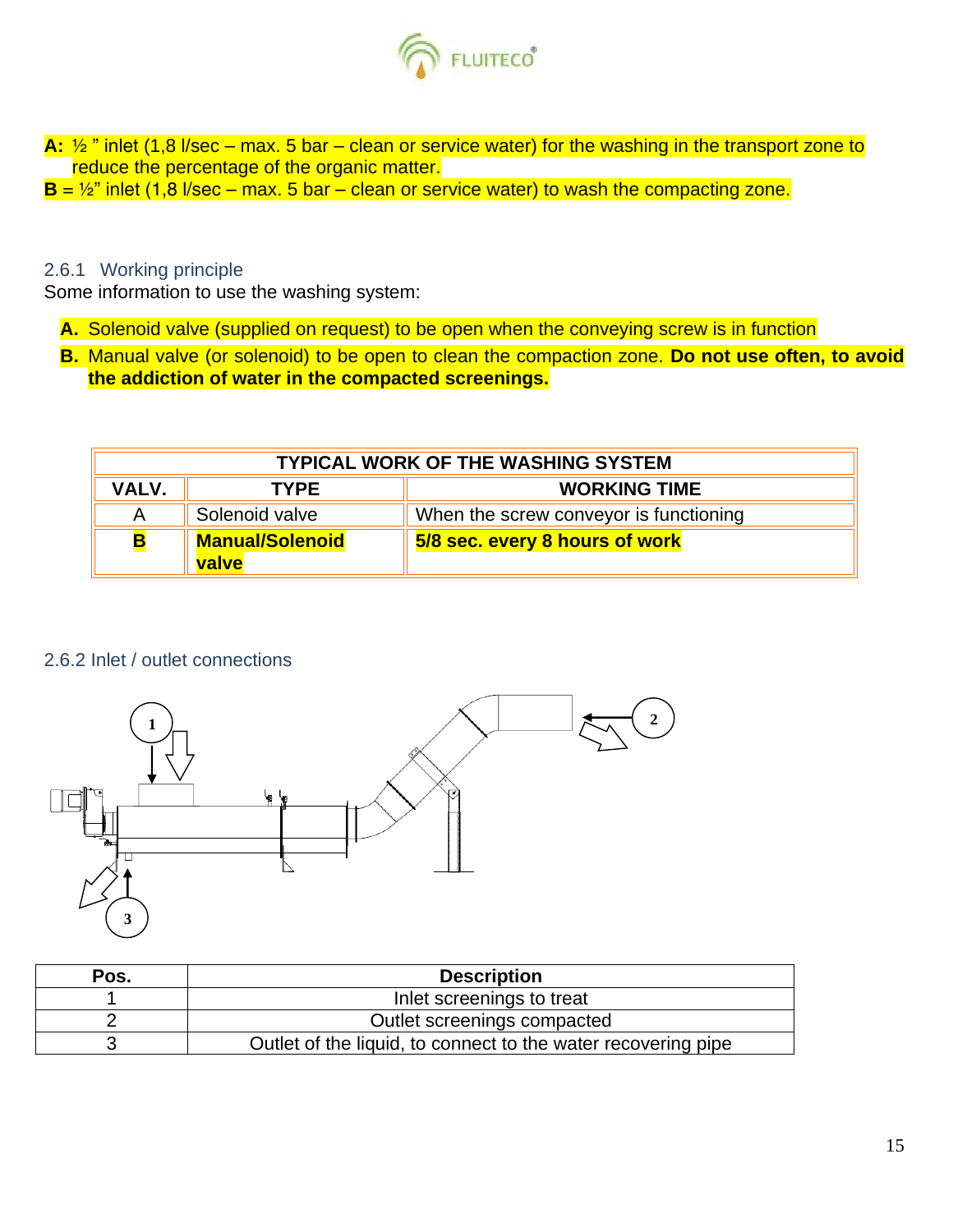

## 2.6.3 Bagging unit system (optional)

To be dismantled the dewatered screenings are discharged inside plastic bag, for hygienic reasons following the present rule and law and for the company internal requirement. Solids are discharges inside plastic bag directly from the vertical outlet (plastic bag approx 70 mt).

To replace plastic bag - only with the **plant stopped** - following the instructions:

- Close the full bag by means suitable strap to repeat every 50 cm of distance; last fastener become the bottom of the new bag
- Cut the two bags with a cutter or with the shear
- Pull out a new bag with the desired length.

To replace all the 70 mt continuous bag in the charger, it is necessary to follow these instructions:

- Pull in the lower direction the support cup, beyond the elastic safety ring Open the fastener ring, take away the rest of previous film and dismantle accordingly to the local law
- Introduce a new continuous bag fixing the end with the fastener ring to the perimeter Introduce the support cup

## **Increasing compaction device (optional)**

To avoid the leak of the liquids in proximity of the junction with the drive motor, the machine is furnished of leak tight device to protect the motor.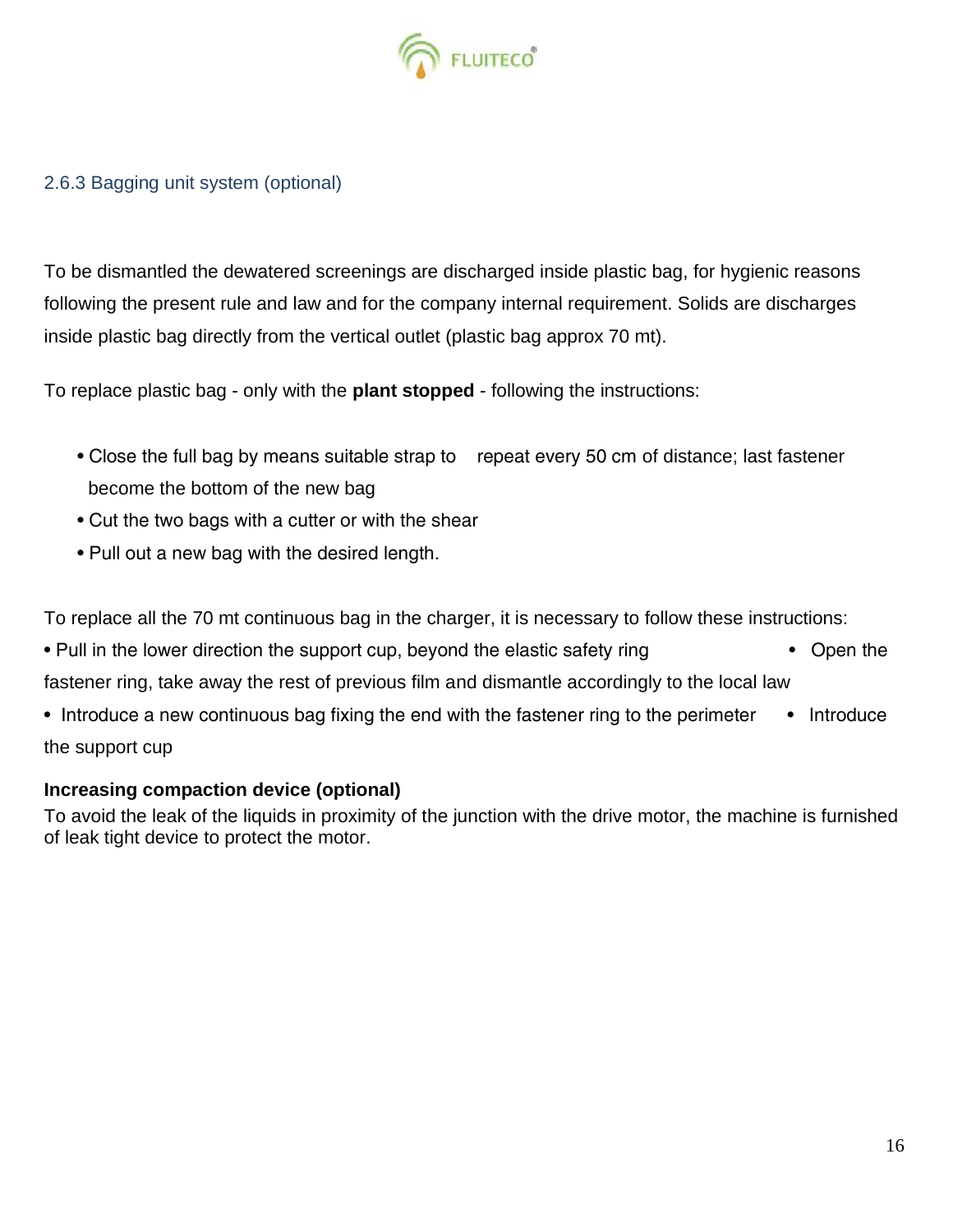





**Leak tight device**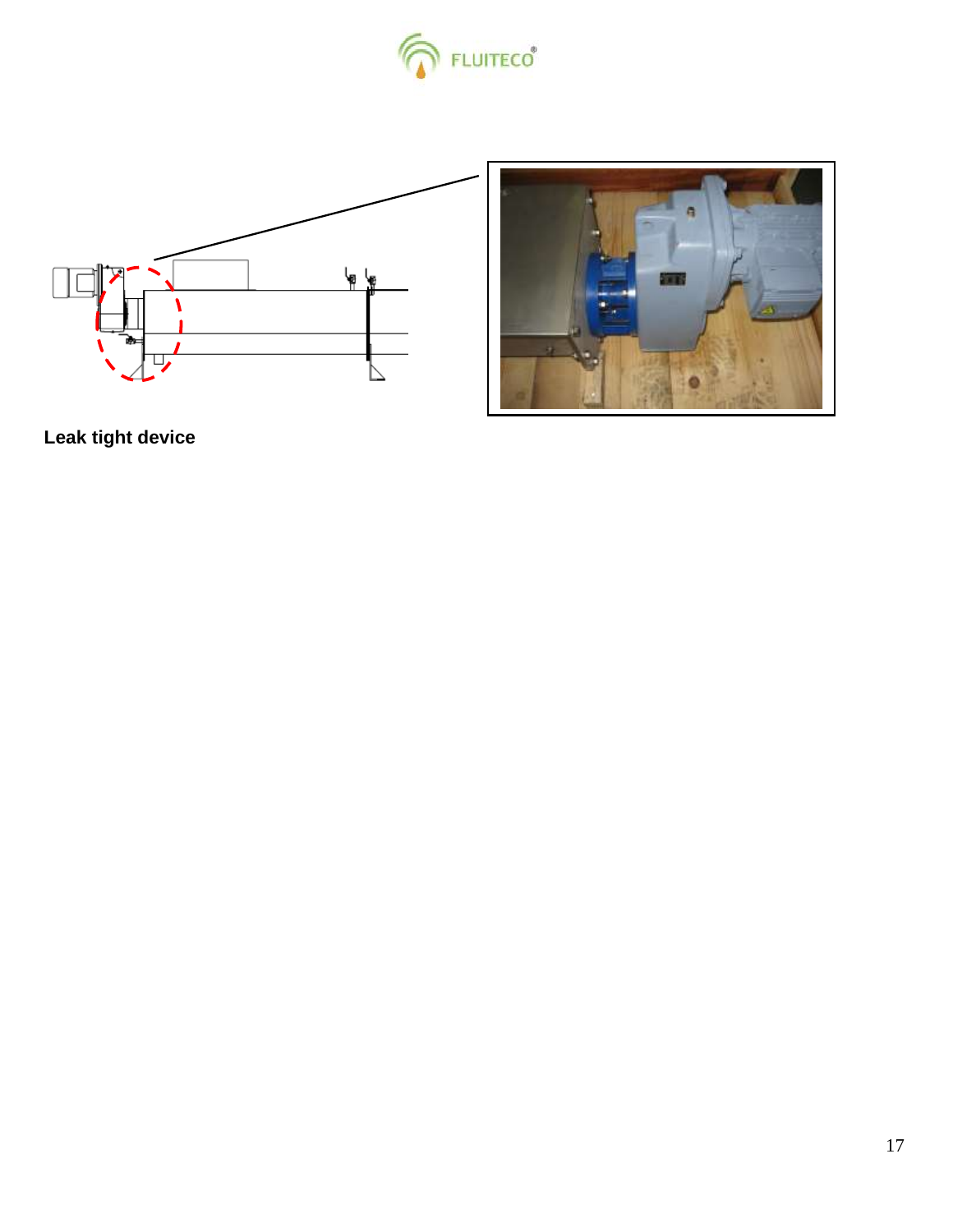

## **3 SAFETY RULES**

## **3.1 NOT PERMISSIBLE USE**

The machine is furnished of all necessary protections, however due to the conformation and functionality of the machine there is a part of the unit which must be protected only when in the plant during installation ( see the following picture).

This indispensible protection must be done, therefore, by the installer.



*Dangerous zones* 

It is recommended to protect those zones though fast stopping devices in case of not safe access (blockage of the electric power). Is it besides recommended the positioning of adequate warning notices close to those areas.



**WARNING:**

**Never put hands, objects etc… inside the solids outlet. A notice must be fixed near the outlet to inform the personnel.**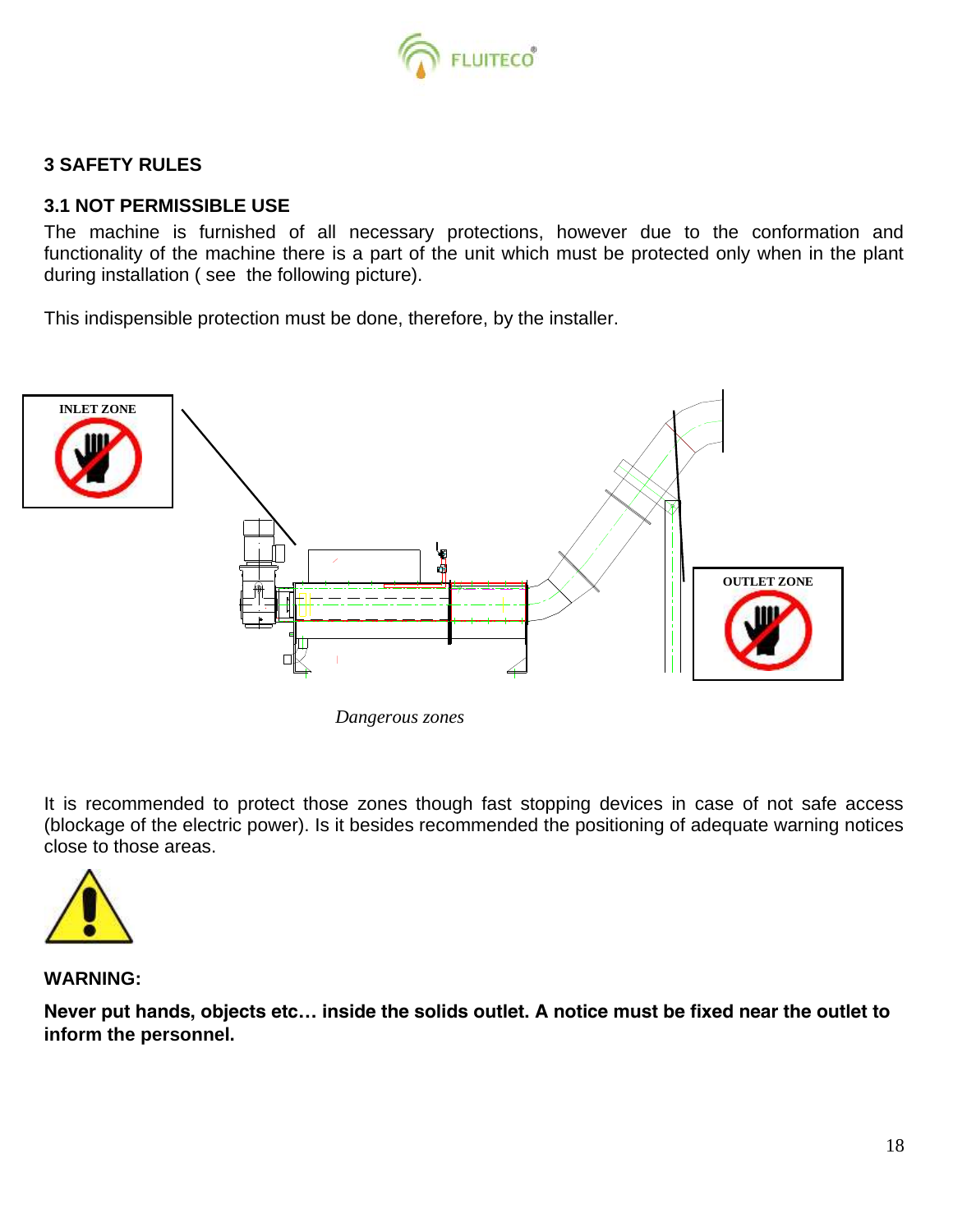

## **3.2 SAFE USE**

**To avoid every accident, it is necessary to read carefully the following information:**

**The machine can be used only by qualified and expert personnel.**

**All the connections must be executed from qualified and expert personnel.** 

**Execute a correct fixing among the different components and a correct fixing to the floor.**

**When the machine is running, all the personnel must remain at the safety distance.**

**Before starting the machine it is necessary that all the safety devices are connected and working and that the machine is in perfect conditions.**

**In case of defects, in particular on the safety devices, the operator must inform immediately his superiors, the safety manager and the operator of the next shift.**

**If the defect prevents the machine from a safe use, the machine must be immediately stopped.**

**If during the working more people are in charged, before to make any operation it is necessary to inform also the other people.**

**The machine can be used only for the correct use (see . 4.1)**

**Every modification regarding the use or the safety conditions can be executed only from personnel FLUITECO SRL , and following this, FLUITECO SRL refuse every responsibility for not authorized modifications or damages caused from these modifications.**

**It is forbidden to remove safety devices present in the machine.**

**All checks, maintenance etc…, can be executed only by qualified and expert personnel.**

**Personnel in charged must use a proper workwear. It is necessary to ask for this workwear (gloves, shoes, …) at the safety manager.**

**Disconnect electric power before making every operation and/or maintenance at the machine.**

**To avoid every accidental startup of the machine during inspection, cleaning and maintenance, it is necessary to turn the general switch on the position OFF and push the emergency button to block the machine.**

**Before starting the machine it is necessary to be sure that all the safety devices are active.**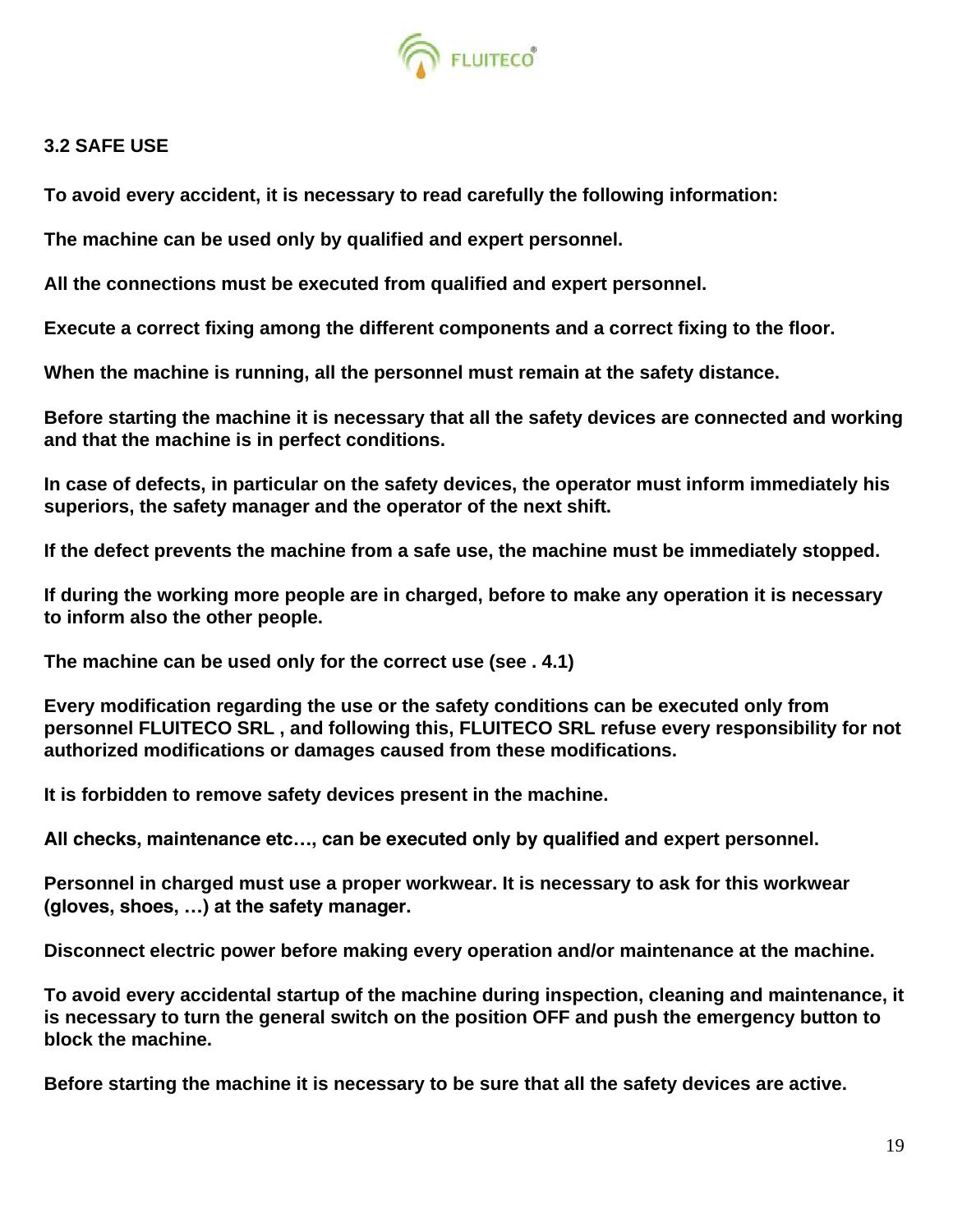

**FLUITECO SRL refuses every responsibility for damages to people and objects caused form the absence and/or tampering of the safety devices (notices and protections).**

**It is necessary to make inspection of the plant minimum once per day, or once each working shift to check possible damages or defects that can be seen from outside.**

**In case of any anomaly, stop immediately the plant, in particular if there are risks for your safety or for the safety of the plant.**

**Be sure that safety devices, safety notices and the identifying plate of the plant are always clearly readable.**

**It is compulsory the connection to the floor of the external metallic part of the machine.**

**It is forbidden to remove safety and warning notices.**

**It is forbidden to start the work with safety devices opened or to open them during the working.**

**Touching the rotating part of the machine could cause serious injuries.**

## **3.3 SAFETY DEVICES OF THE PLANT**

Every plant must be provided, by the installer, with an emergency button (red color) to stop the plant. Pushing this button in particular dangerous conditions the plant must stop immediately.

Emergency button must be present near the machine and it must be easily approachable.

Safety devices include:

- **Upper closure covers bolted on the throat**
- **Protection covers of electric motor fan**
- **Protection of the drive shaft**
- **Enclosure, covers or automatic protection of the screen zone (cared by the installer)**
- **Warning notices.**

**It is however responsibility of the installer to ensure the presence of all protections necessary to grant a safe use of the plant in both phases of usage and maintenance.**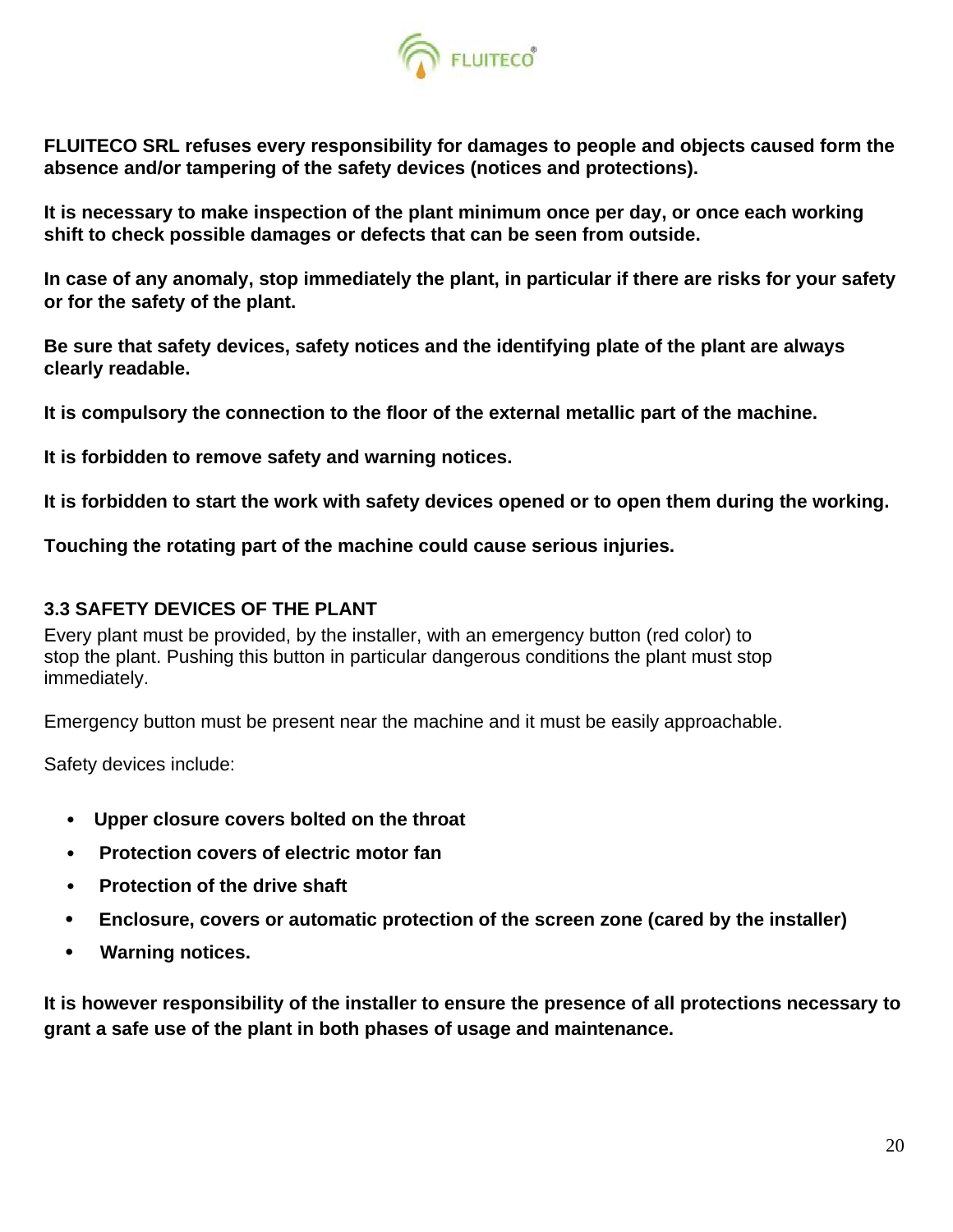

## 3.4 RESIDUAL RISKS

FLUITECO SRL has produced and built the machine in object, trying to reduce the risks as much as possible.

Anyway remain some risks related to any deficiencies of maintenance or at the manumission of the machine otherwise they can not be deleted during planning and realization of the machine. Other sources of risk are represented from behaviors that are not corresponding at what this manual is explaining and also at the missing respect of Laws and Standards related to accident prevention and safety on working.

This following table resumes the remainder risks and the behaviors to reduce them.

| <b>Picture</b> | <b>Description</b>                                                                                                                                   | <b>Measures</b>                                                                                                                                                                                                                         |
|----------------|------------------------------------------------------------------------------------------------------------------------------------------------------|-----------------------------------------------------------------------------------------------------------------------------------------------------------------------------------------------------------------------------------------|
|                | The machine has moving parts that<br>can cause injury                                                                                                | It is several forbidden doing<br>maintenance with machine in motion.<br>Prevent access to the channel<br>discharge with the while the machine<br>is working (railings, fences,<br>interlocking openings).                               |
|                | The machine must be equipped<br>with its own electrical system :<br>removing the covers of the motor<br>terminal you can access to tension<br>parts  | Put on safety the machine before<br>every operation.<br>Only specialized personnel can<br>access to the parts electrically<br>connected. The electric part of the<br>machine built by the installer must be<br>according to EN 60204-1. |
|                | Hot surfaces : some mechanical<br>object placed inside the machine<br>can reach temperature higher than<br>60° degree only in case of<br>malfunction | Wait that the gear reach room<br>temperature.                                                                                                                                                                                           |
|                | Risk on falling into the channel<br>Risk of drowning                                                                                                 | The channel must be supplied with<br>correct protection or railings, both<br>upstream and downstream the<br>machine                                                                                                                     |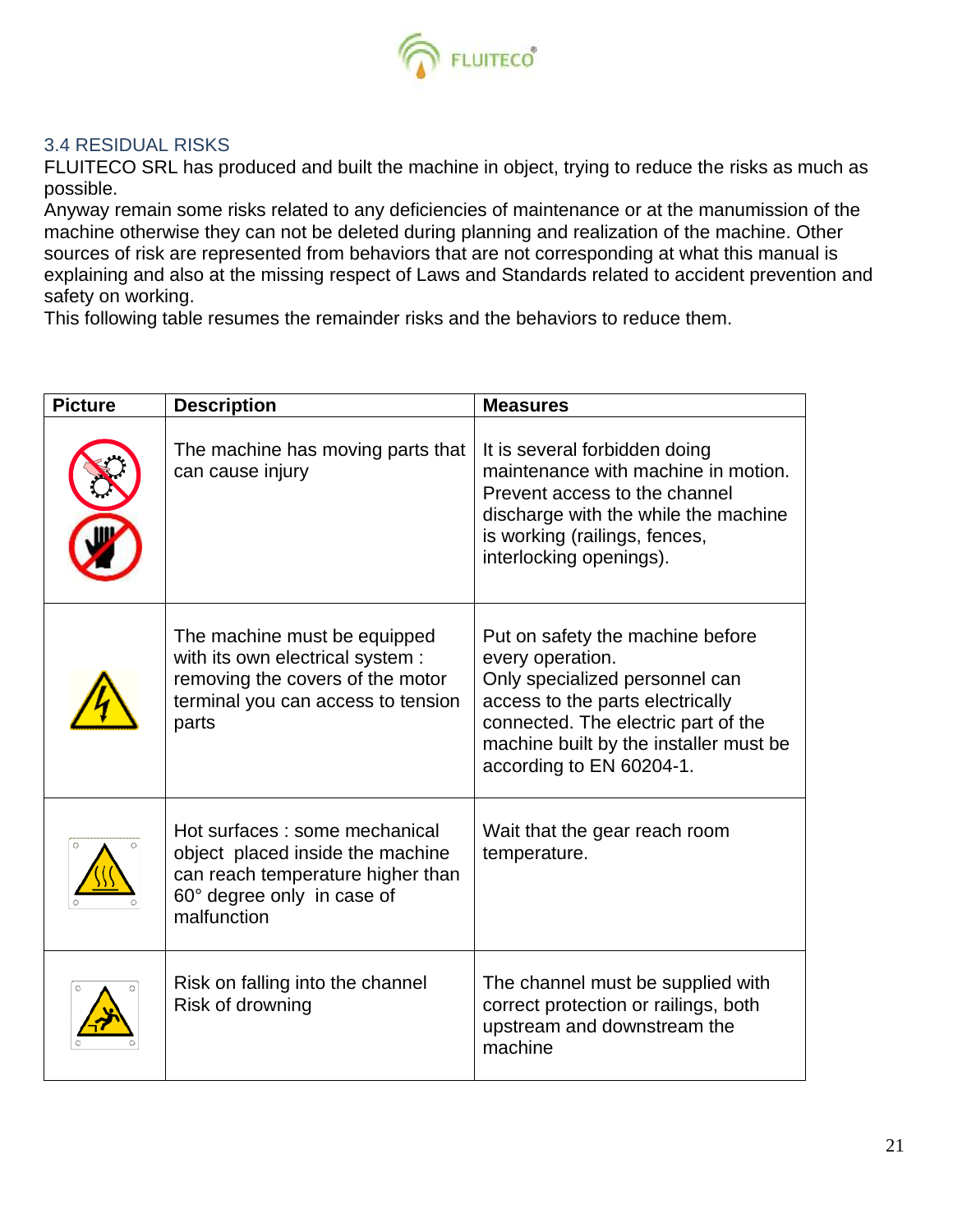

## **4 DESCRIPTION AND SPECIFICATIONS**

## **4.1 DESCRIPTION OF THE MACHINE**

The Screw Compactor with screenings washing system is used to reduce the weight and the volume of the matters containing water and for the screenings washing. The working principle is the squeezing, made through a shaftless screw and a wedge wired or perforated no-clogging basket. The effluent to treat must have a low liquid content and, thought, come from a downstream screening plant. The screening to treat enters the unit through the inlet zone; possible exceeding water flows directly to the outlet. The solid material is transported from the screw to the compacting zone; here the liquid extracted is addressed to the outlet through a pipe while the solid compacted pushed to the collecting zone.

According to the different kind of product to transport, different no-wearing covers on the throat:

- 1. HD polyethylene, normally it is mounted for the transport of sludge and screenings
- 2. Stainless steel liners, normally they are mounted for the transport of grit and abrasive products.

For a correct functioning the machine must not result inclined.

**An excessive quantity of water into the inlet screening prejudice the correct functioning of the machine.**

**Every other use of the machine will cause the automatic loss of warranty and will remove FLUITECO SRL from every responsibility.**

## **4.2 COMMANDS**

The handling of the plant must happen automatically at the switching on of the downstream feeding plant.

## **4.3 WORKING PRINCIPLE, NOT PERMISSIBLE USE**

## **Functioning of the plant or functioning of each machine can be prejudiced if the transported**

**solids:**

- **Solids contain an excessive quantity of water**
- Solids form an agglomerate (between each other or on the machine)
- Solids cause incrustations (between each other or on the machine)
- Solids do not allow a volume reduction

## *TECHNICAL SPECIFICATIONS*

SCREW TYPE: shafted

MODELS: CPP 20, CPP 30, CPP 40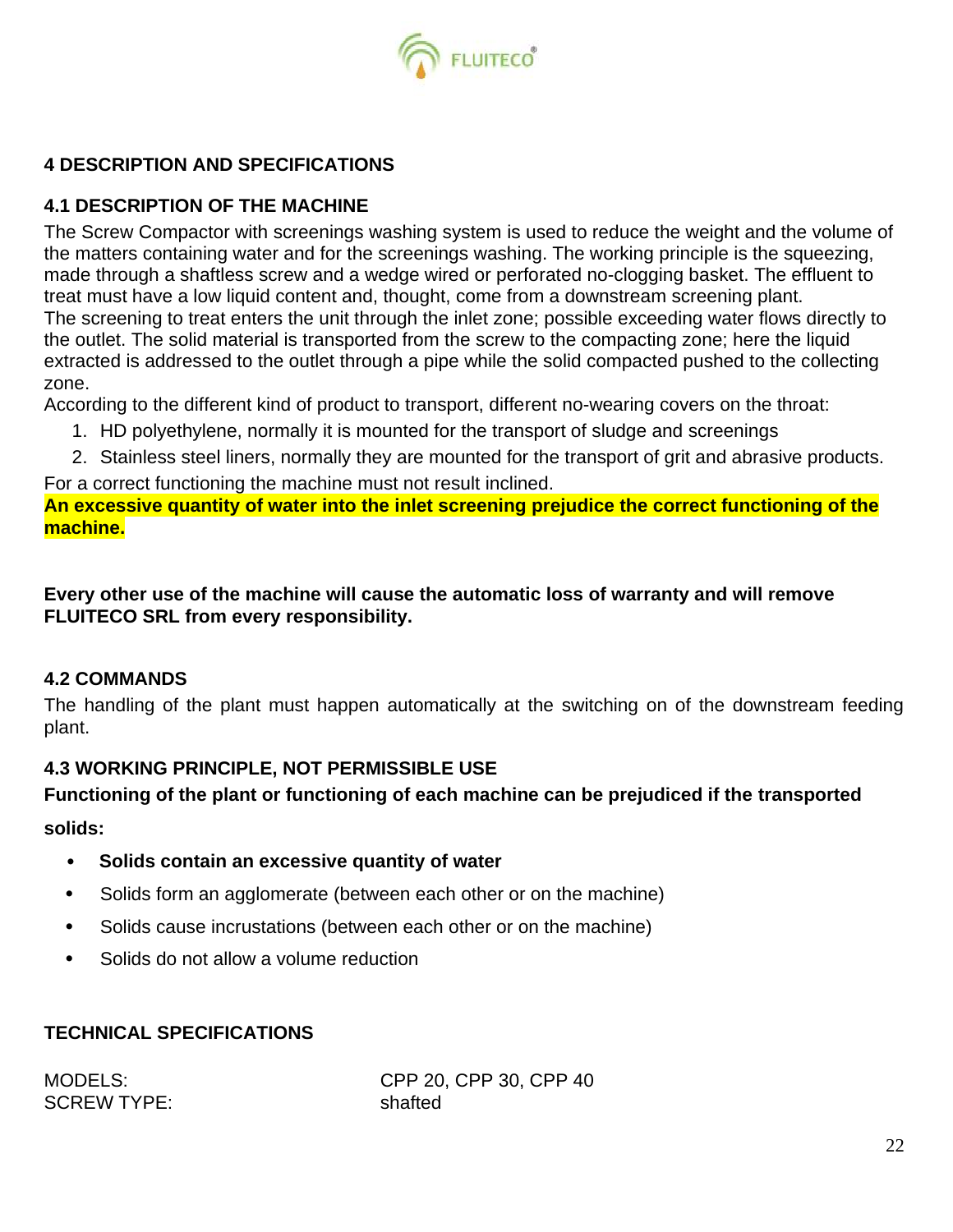

LENGHT TRANSPORT ZONE: variable GEARMOTOR: parallel shafts POWER INSTALLED: 2,2 kW for CPP20

SCREW ROTATION SPEED: 10 rpm

3 kW for CPP30 5,5 kW for CPP40 MATERIAL: Stainless steel: 304 (BS EN 10088 1.4301) Stainless steel: 316 (BS EN 10088 1.4401) SCREW: Micro Alloy steel ST 52 or Stainless steel, 304 or 316 EMISSION OF AIR NOISE: Sound pressure level (Lpa) does not exceed the 70 dB

## **4.3.1 Flow rates (m³/h)**

| <b>TYPE</b>   | <b>MAXIMUM INLET FLOW RATE</b> |
|---------------|--------------------------------|
| <b>CPP 20</b> | $2 \text{ m}^3$ /h             |
| <b>CPP 30</b> | $6 \text{ m}^3$ /h             |
| <b>CPP 40</b> | 11 $m^3/h$                     |
| <b>CPP 50</b> | 18 $m^3/h$                     |

## **4.3.2 Weights**

Here following the weights of the standard version of the unit CPP

| <b>TYPE</b>   | <b>WEIGHT (Kg)</b><br>machine with a 2m length transport zone |
|---------------|---------------------------------------------------------------|
| <b>CPP 20</b> | 380                                                           |
| <b>CPP 30</b> | 500                                                           |
| <b>CPP 40</b> | 800                                                           |
| <b>CPP 50</b> | 1270                                                          |

## **4.3.3 Dimensions of the machine**

In the following picture and related table are indicated the dimensions of the machine according to the model.

Dimensions not reported should be considered not-standard and variable, depending from the customer's needs/ installation type. So please make always reference to drawing of the ordered machine which is sent enclosed the order confirmation.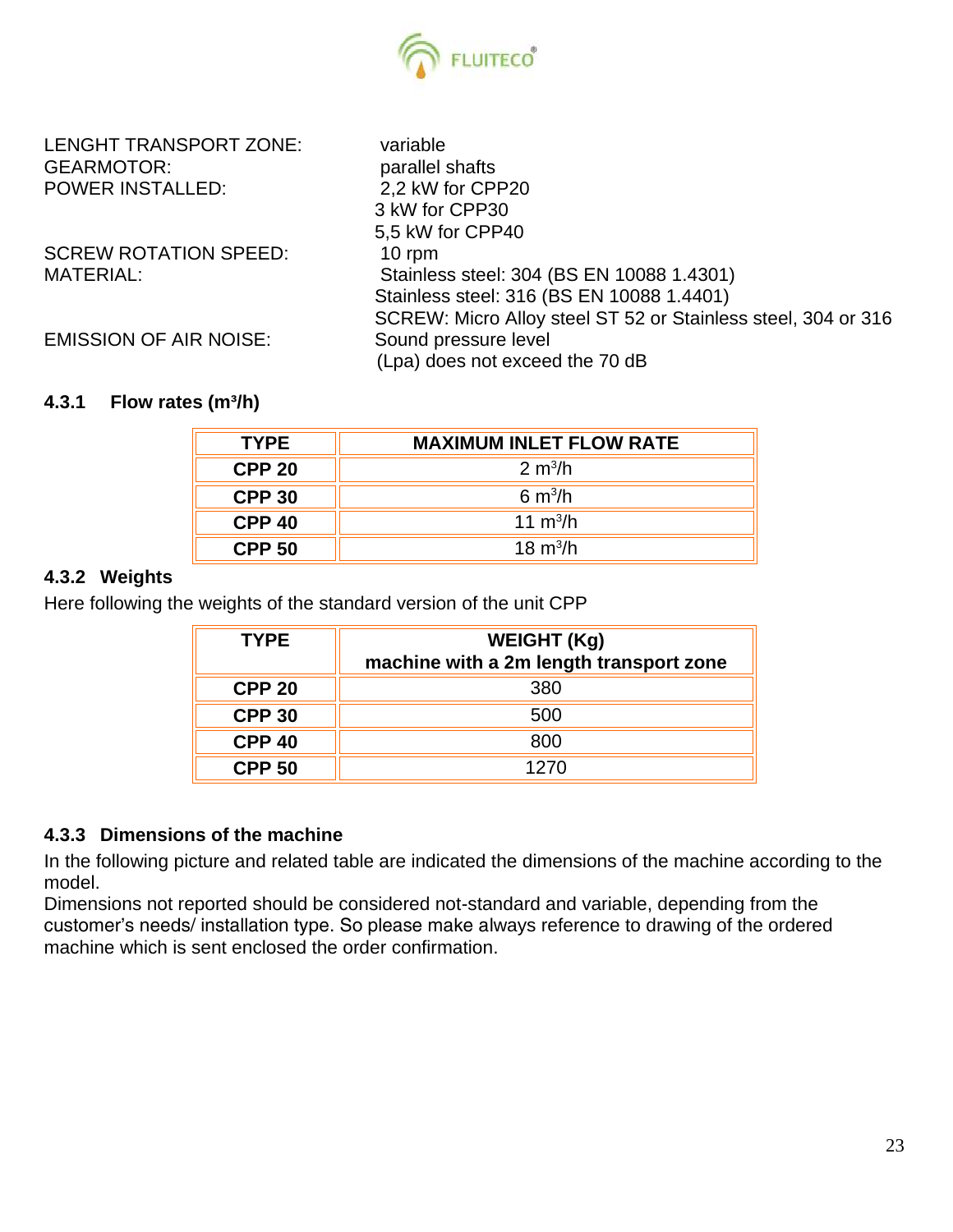



| --- | $\cdots$ | --- | ------ | ----<br>۰ |                          |
|-----|----------|-----|--------|-----------|--------------------------|
|     |          |     |        |           |                          |
| --- |          |     | -      | --        | $\overline{\phantom{a}}$ |

## **5 USE OF THE MACHINE**

**Warning:**

**Before proceeding with start/stop of the machine, please check that all the blocking conditions are removed.**

**Before proceeding with start/stop of the machine, please check that all safety devices are present and perfectly efficient.**

## **5.1 CHECKS AND STARTUP**

Before starting the machine, please provide as per the following:

Check the positioning and fixing of the machine, verify the tightening of all the bolts used to install the machine.

Check all hydraulic connections.

Check electric devices and the electric motor box. It must be totally sealed.

Check that all the covers are closed.

Check the rotation of the screw. It must be as per the sticker indicator (ref. picture aside).

Check that all the safety devices at the inlet and at the outlet are present.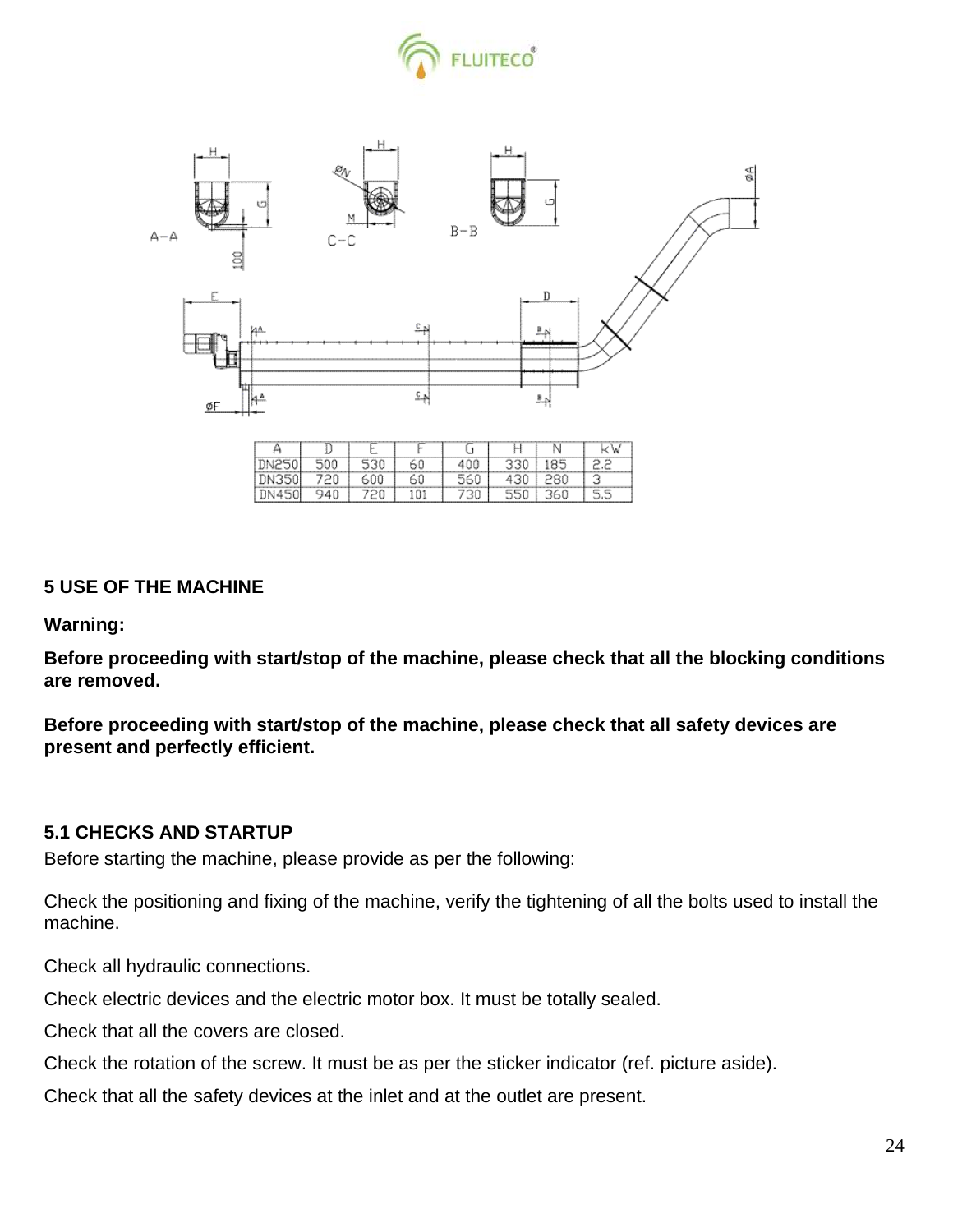

Check that all the warning notices are presents on the machine.

#### **WARNING:**

**During first startup, it is necessary to check very carefully regarding every single thing that could appear like a working defect, for example: vibrations, high noise level, wrong rotation direction, etc….**

**Startup procedure must be executed every time that the machine remained stopped for a long period of time (more than one week).**

**To grant personnel safety and machine safety, it is necessary to read very carefully section SAFETY RULES.**



**Correct sense of rotation of the motor**

## **6 MAINTENANCE**

## **6.1 PRELIMINARY OPERATIONS FOR SAFETY**

#### **WARNING:**

**Before to make any maintenance, please switch off electric power.**

#### **SAFETY CONDITIONS IN CASE OF MAINTENANCE**

**In case of particular dangerous condition, a second person must be present together with the technician in charge for maintenance.**

**Maintenance of the unit must be executed only from export, trained and qualified personnel.**

**Before proceeding with maintenance, it is necessary to inform other personnel in charge in the work.**

**Any maintenance must be effectuated when the machine is NOT operating.**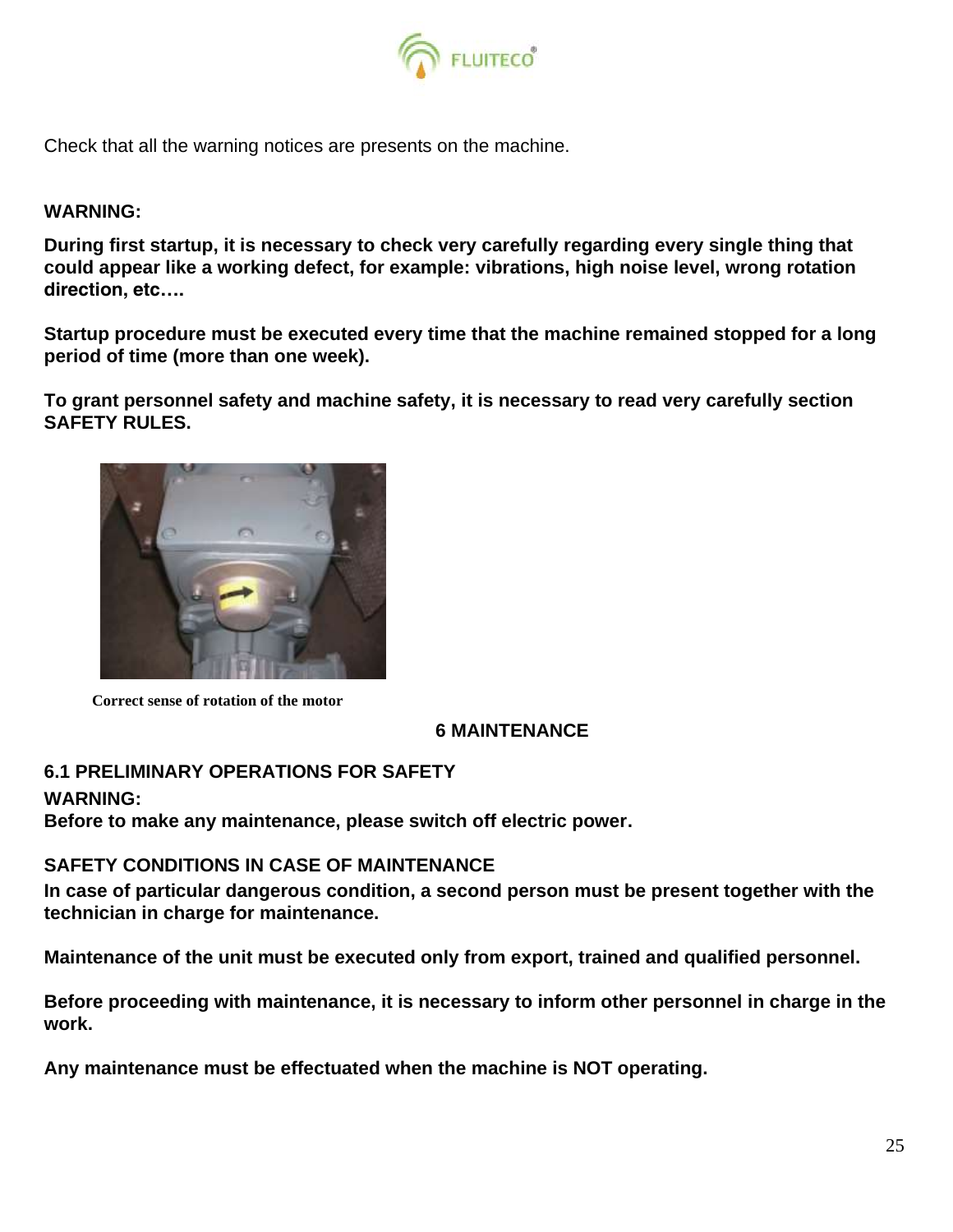

**Every time, before to restart the machine, be sure that all the protections and safety guards are efficient; be sure that all the tools are removed; be sure that other personnel is not working on the machine.**

## **CAUTIONS:**

**For the aim of granting a full efficiency of the working of the machine, only original spare parts can be used.** 

## **6.2 PERIODICAL CHECKS**

It is possible to divide all the checks in two parts :

## **CHECKS TO DO AFTER 8 WORKING HOURS**

| <b>DESCRIPTION</b>                                                                          |             |
|---------------------------------------------------------------------------------------------|-------------|
| Check bolts and screws fixing wearing bars                                                  |             |
| Electric motor and gearbox: Check noise level and the temperature (it must not be too high) | <b>PERI</b> |
| Check the washing system efficiency                                                         |             |
| Check the plastic sealing, tighten it by screw in case of leak                              | <b>ODIC</b> |
| <b>AL CHECKS</b>                                                                            |             |

| <b>DESCRIPTION</b>                                   | <b>FREQUENCY</b> |
|------------------------------------------------------|------------------|
| Efficiency of the compacting screen basket           | 100 hours        |
| Efficiency of the washing system                     | Weekly           |
| Checking of the fixing bolts and screws              | 100 hours        |
| Absence of clogging in the outlet zone of the liquid | Weekly           |
| Gearmotor                                            | Monthly          |
| Electric motor cleaness                              | Monthly          |

For gearbox lubrication please refer to the gearbox manufacturer use and maintenance manual (supplied with the present manual)

## **6.3 EXTRAORDINARY MAINTENANCE**

Following you can find information about how to replace some components.

**To make all the replacements it is necessary to remove the machine from the working area, to wash it and to put it in safe conditions (see par. 6.1).**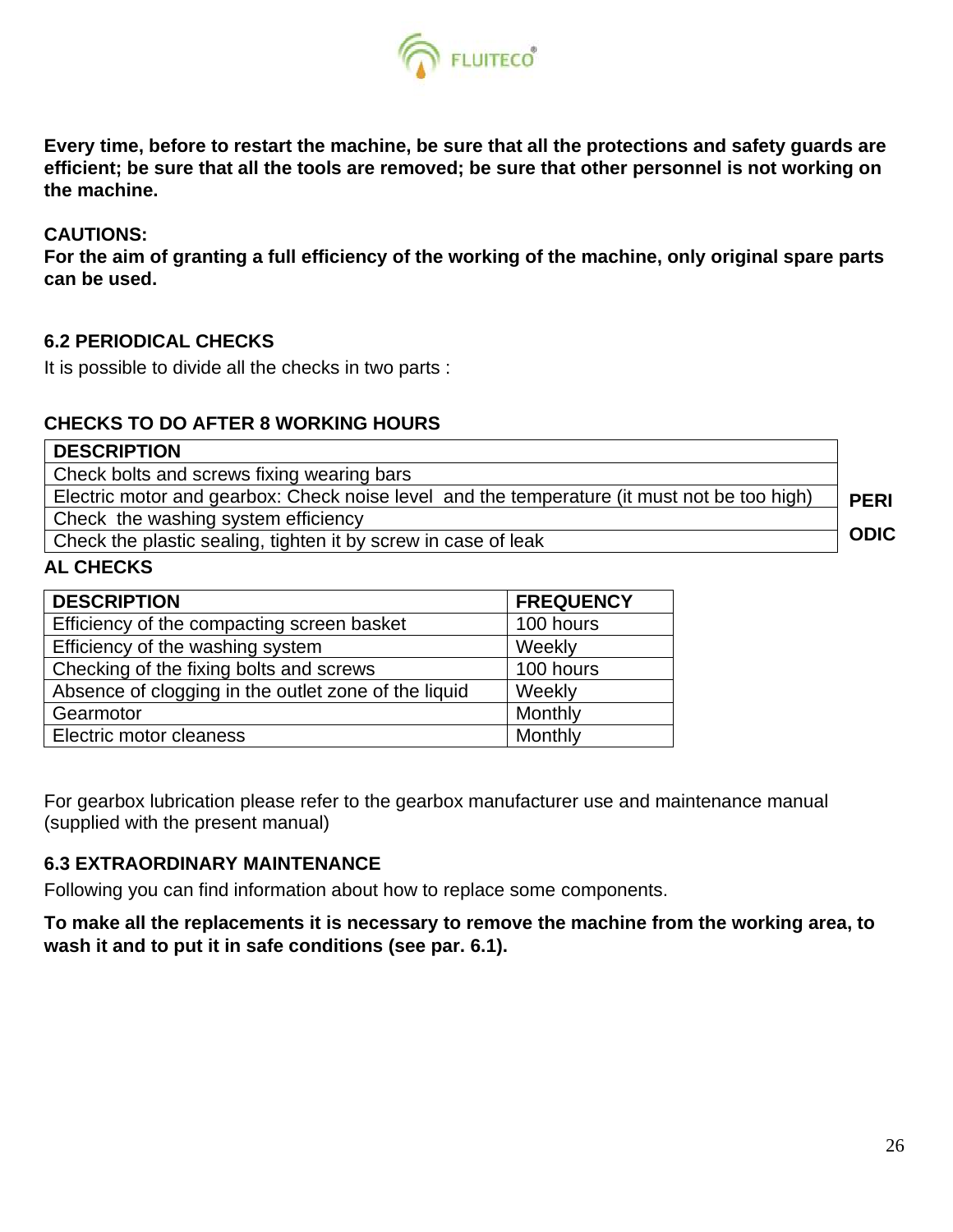

## 6.3.1 GEARMOTOR REPLACEMENT



- 1. Disassemble the protection from the motor shaft
- 2. Unscrew bolt **A** fixing motor shaft
- 3. Unscrew bolts **B** fixing the gearmotor from the frame of the screw screen
- 4. Make same operation previously reported backwards **<sup>A</sup>**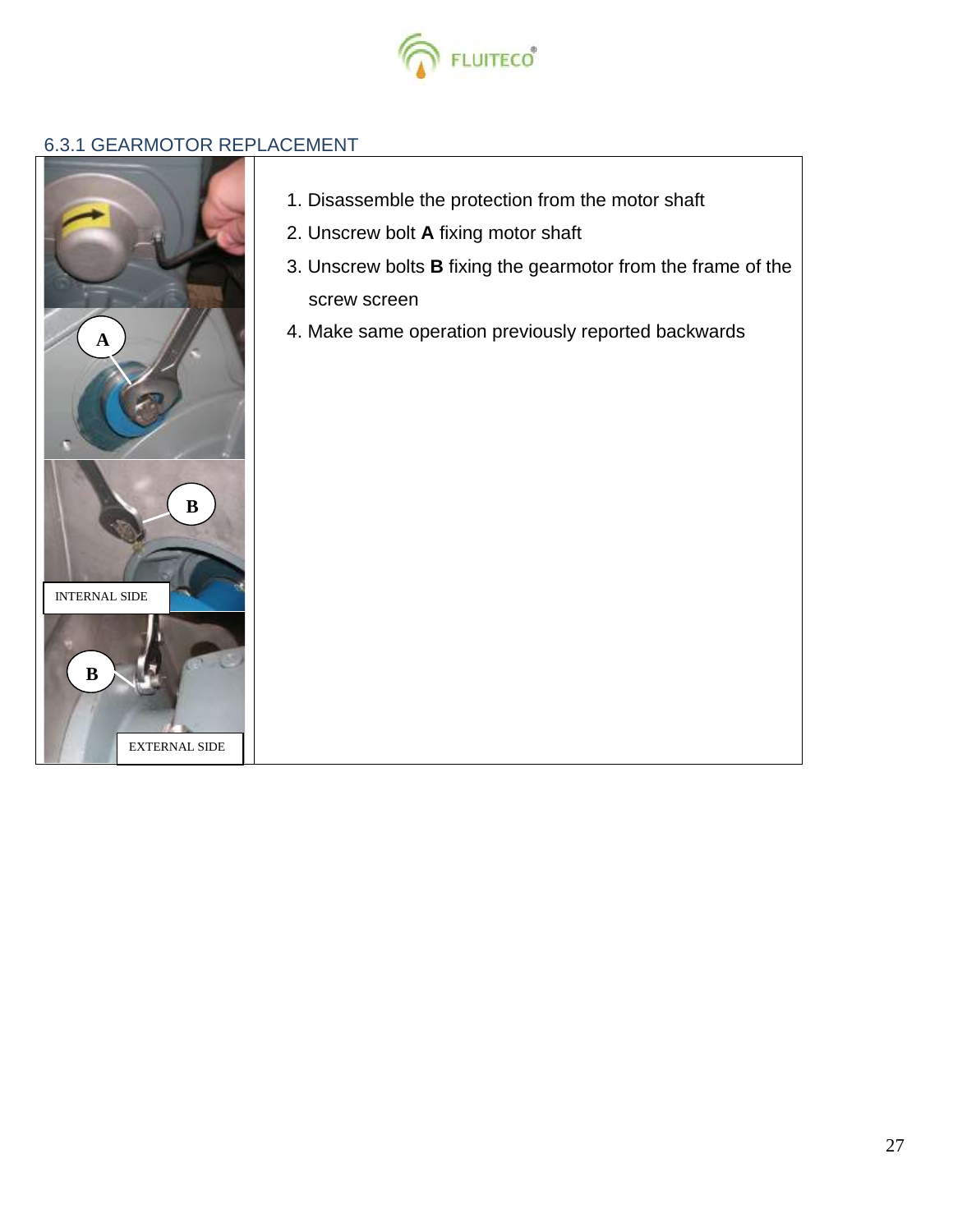

# 6.3.2 MECHANICAL SEAL REPLACEMENT

| 1. Unscrew the bolts H fixing the flange<br>2. Move the flange toward the gearmotor to reach the seal<br>3. Remove the old seal I and substitute it with the new one<br>1. Screw in the bolts to block the seal |
|-----------------------------------------------------------------------------------------------------------------------------------------------------------------------------------------------------------------|
|                                                                                                                                                                                                                 |

# 6.3.3 WEARING BARS REPLACEMENT

| <b>WEARING STEEL LINERS</b>                                                                                 |
|-------------------------------------------------------------------------------------------------------------|
| 1. Dismount the covers on the upper side of the throat.                                                     |
| 2. Unscrew the bolts A fixing the wearing liners to the<br>throat, which are on the external of the throat. |
| 3. Remove the wearing liners from the throat.                                                               |
| 4. Insert the new wearing liners fixing them through the<br>bolts A on the external of the throat.          |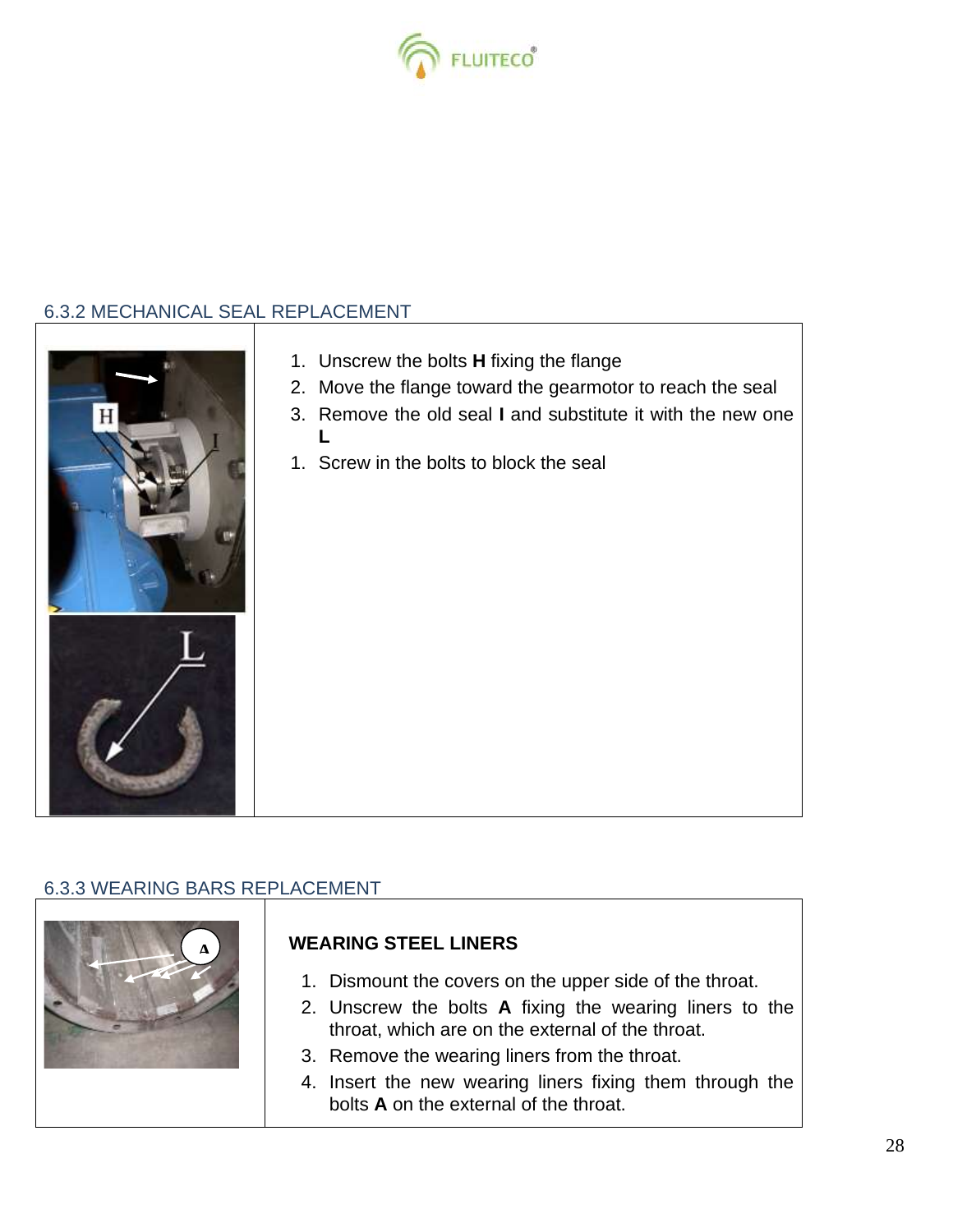

|           | 5. Mount the protection covers of the throat.                                       |  |  |
|-----------|-------------------------------------------------------------------------------------|--|--|
| $\lambda$ | <b>WEARING SYSTEM HIGHT MOLECOLAR DENSITY</b><br><b>WEIGHT POLIZENE</b>             |  |  |
|           | 1. Dismount the covers on the upper side of the throat.                             |  |  |
|           | 2. Unscrew the bolts A blocking the polyethylene, on the<br>external of the throat. |  |  |
|           | 3. Lift a little the screw.                                                         |  |  |
|           | 4. Remove the old polyethylene.                                                     |  |  |
|           | 5. Insert the new polyethylene, till to block the fixing screw<br>Α.                |  |  |
|           | 6. Mount the protection covers of the throat.                                       |  |  |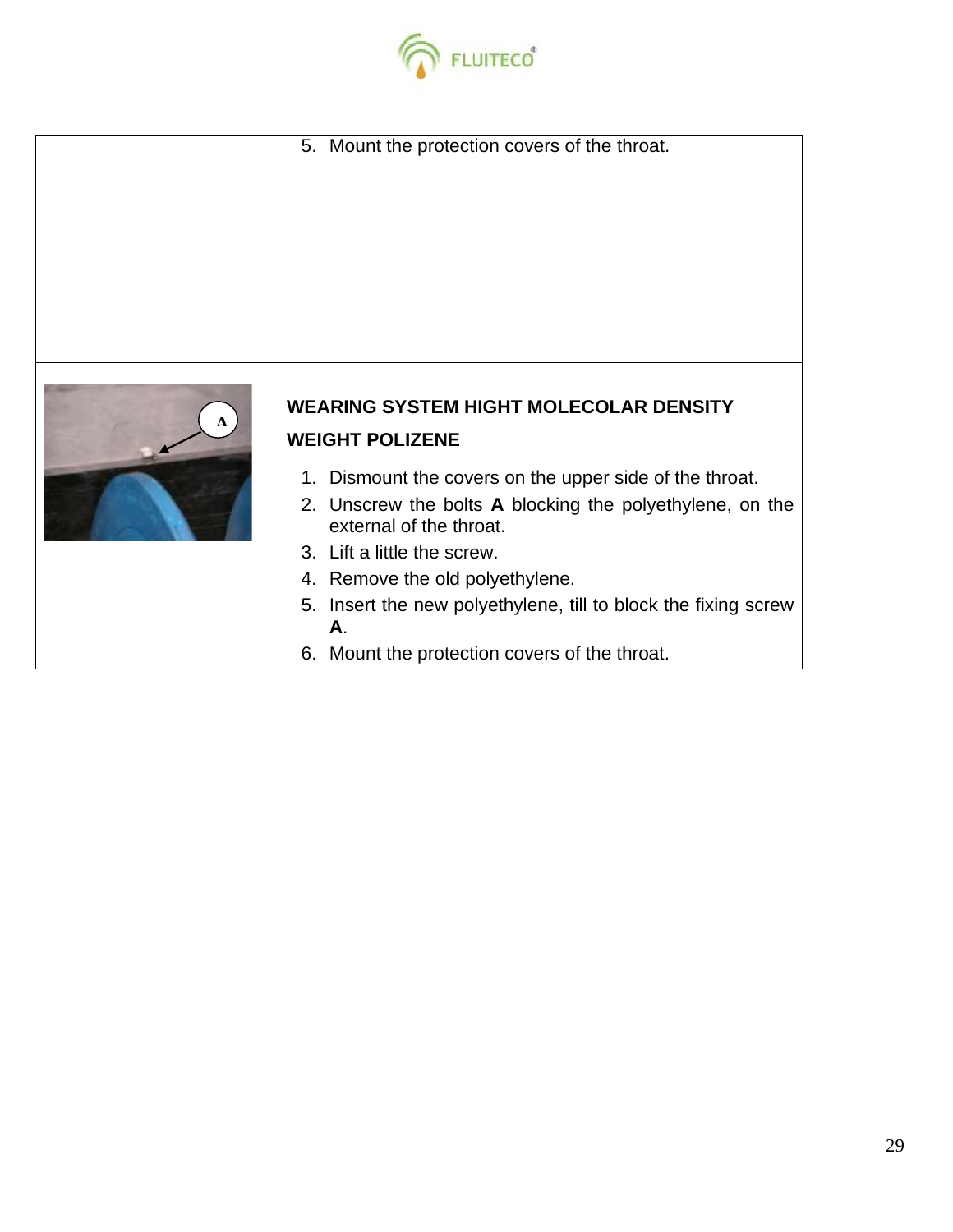

## **7 ACCESSORIES AND SPARE PARTS**

## **7.1 SPARE PARTS**

Please find a list with the principal parts which can be subjected to wear by the usage of the machine. FLUITECO SRL is in the condition to replace every single component of the machine.

| Pos.           | <b>Description</b>  | <b>Picture</b> |
|----------------|---------------------|----------------|
| 1              | Motor               |                |
| $\overline{2}$ | Gearmotor           |                |
| $\mathbf{3}$   | Screw               |                |
| $\overline{4}$ | <b>Wearing Bars</b> |                |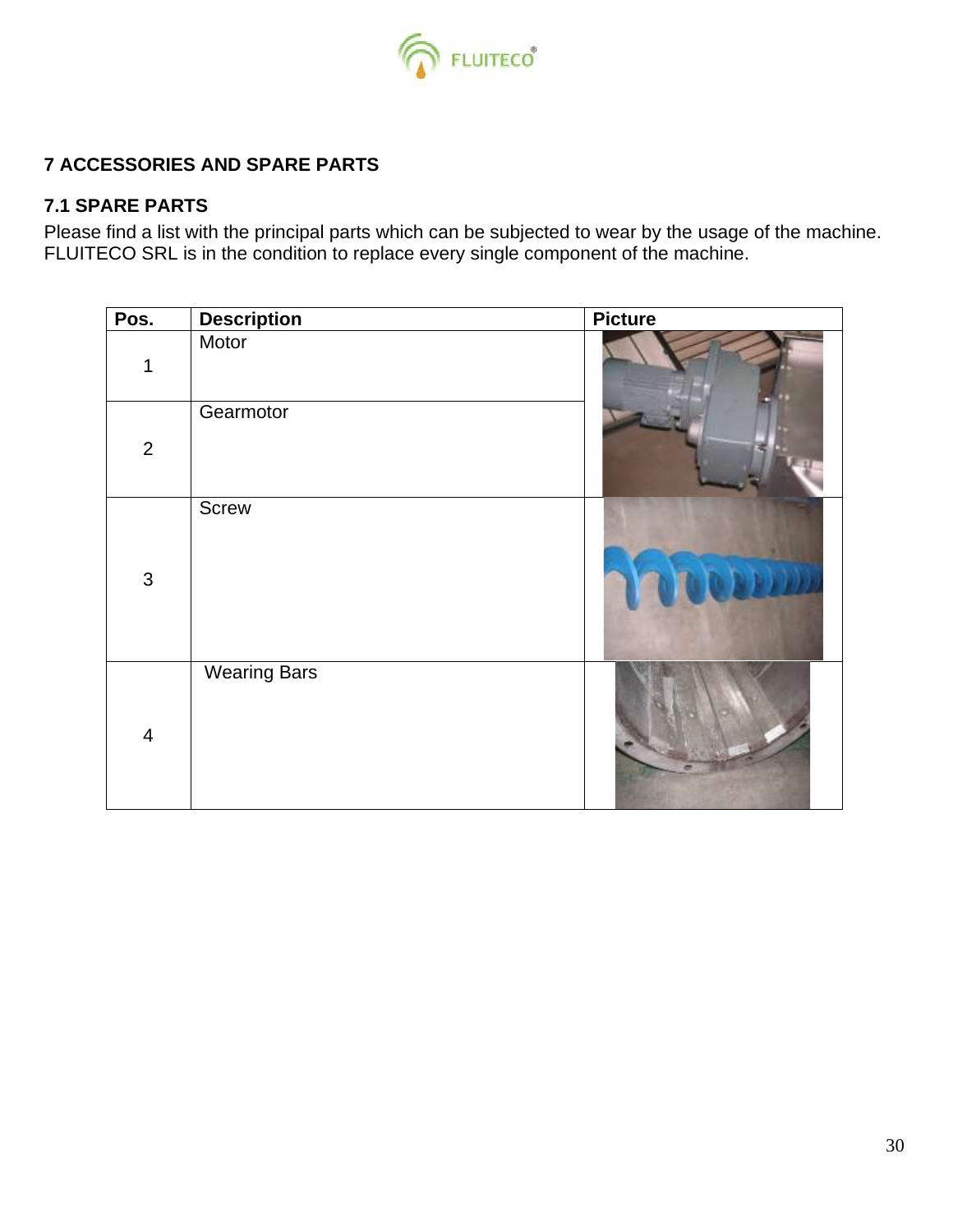



## **7.2 HOW TO ORDER SPARE PARTS**

To order spare parts it is necessary to specify with the order:

- Machine type-model and serial number
- Year of manufacturing
- Part code (If present on the part)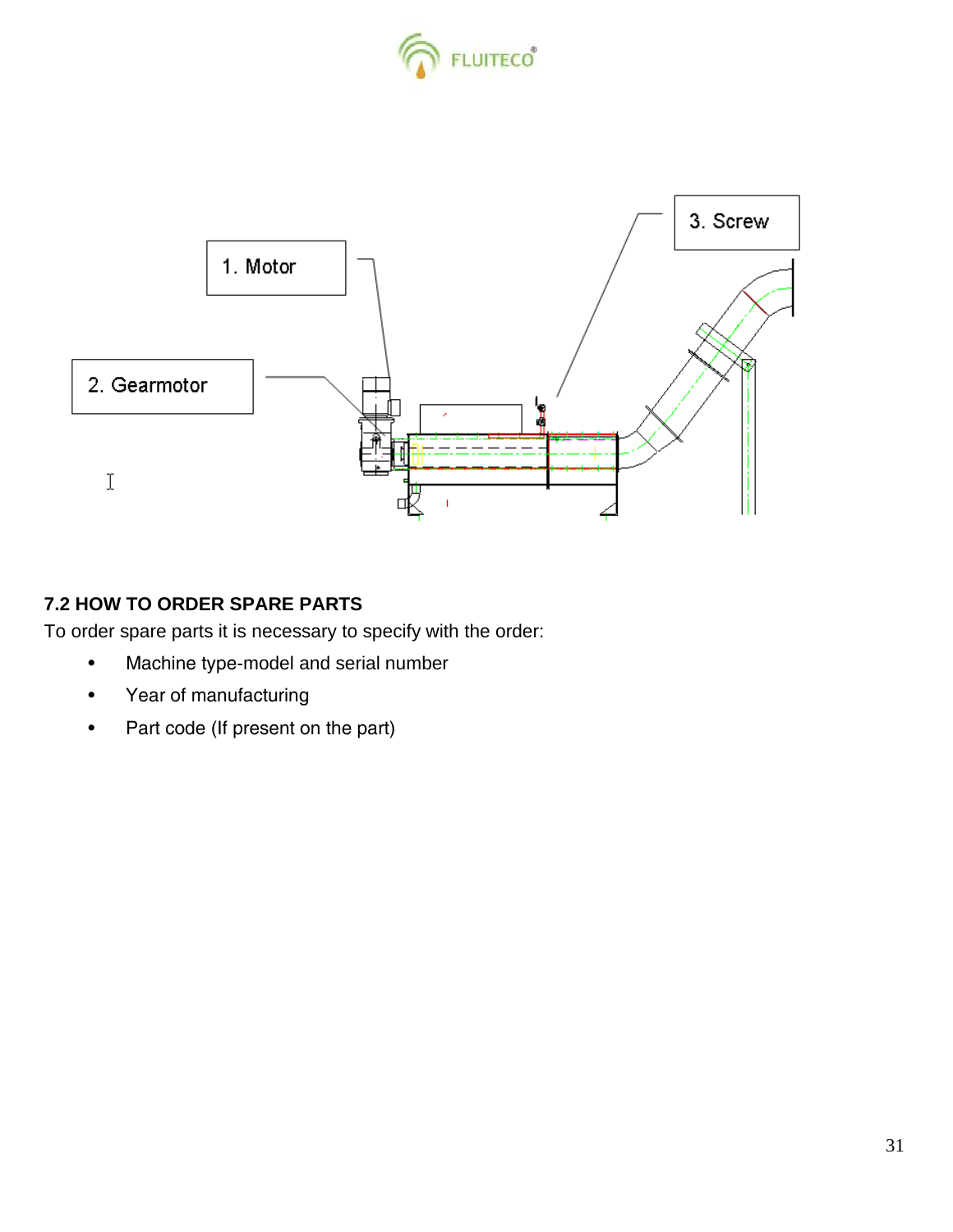

## **8 OTHER INFORMATION**

## **8.1 LONG TERM STORAGE**

In case of long term storage:

- Clean the machine in the draining, transporting and compacting zone.
- Put the machine on wooden crate and store it in a covered area.
- Geared Motor: follow the instructions as per the manual.
- Before restarting the machine, proceed as per the initial starting.

## **8.2 DISMANTLING OF THE MACHINE**

In case of dismantling of the machine, it is necessary to separate different materials composing the machine:

The plastic, gasket, seals, must be separated and disposed in a proper area.

The other parts must be recycled as metallic materials.

The oil of the geared motor must be disposed in a proper area.

It is advisable to contact a specialized company for the dismantling of the machine and the recycle of the materials.

## **CAUTIONS:**

**The dismantling of the machine must be executed following general and local environmental rules.**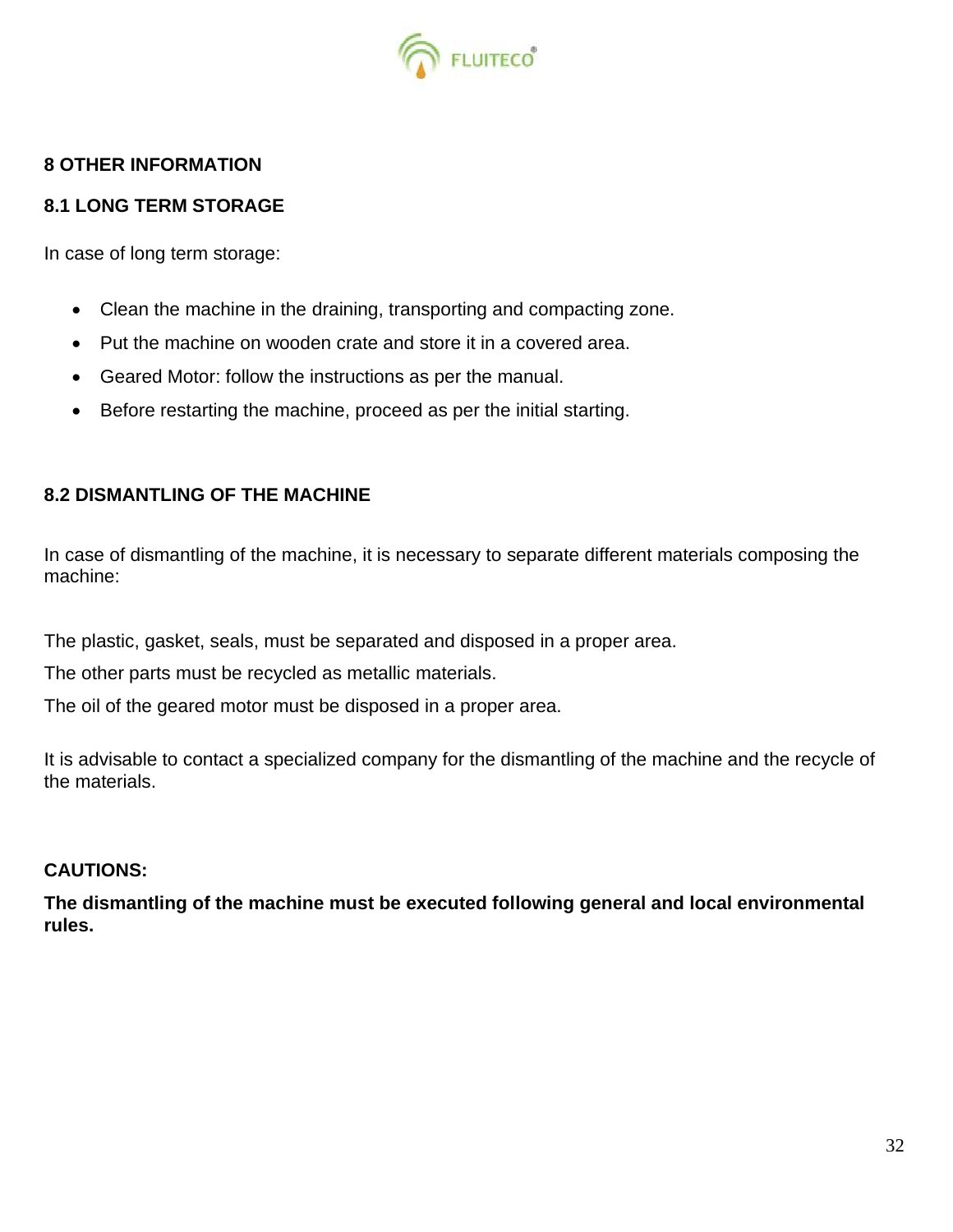

## **9 FAULT RESEARCH**

## **9.1 Check List In Case Of Trouble**

## **1) General questions**

a) Ask plant operator when and under which circumstances feeder stops. Does feeder start without problems after long resting periods?

b) Do weather conditions negatively influence feeder operation?

c) If valve is fitted to feeder outlet check the centre line of the valve shaft is parallel with the centre line of the feeder, as would be fitted in normal circumstances.

Check valve fully opens.

Make sure feeder outlet valve is open when feeder starts and it only closes when feeder has already stopped.

If necessary disconnect valve actuator in open position.

## **2) Electric equipment check**

a) Is a drop in voltage possible through the contemporary starting of various machines?

- b) Is the plant equipped with a generator?
- c) Check main supply of motor.

d) Check electric motor is correctly wired and make sure wires are tightly fastened.

e) Check adjustment of thermal cut out in the control panel and compare with data on the motor plate.

f) Check sense of motor rotation is correct.

g) Read amperage with feeder running on empty, then with filled up feeder starting, as well as with full feeder running.

h) Check cross section of main cables are suitable for the installed drive power.

## **3) Mechanical parts check**

a) Is breather plug of gear reducer working correctly?

b) Check outlet is crust-free.

Describe outlet (e.g. vertical or angular).

c) Check vent of the container beneath the screw conveyor outlet works correctly and check correct dimensioning of same.

## **4) Conveyor check**

a) Are conveyor parts correctly assembled?